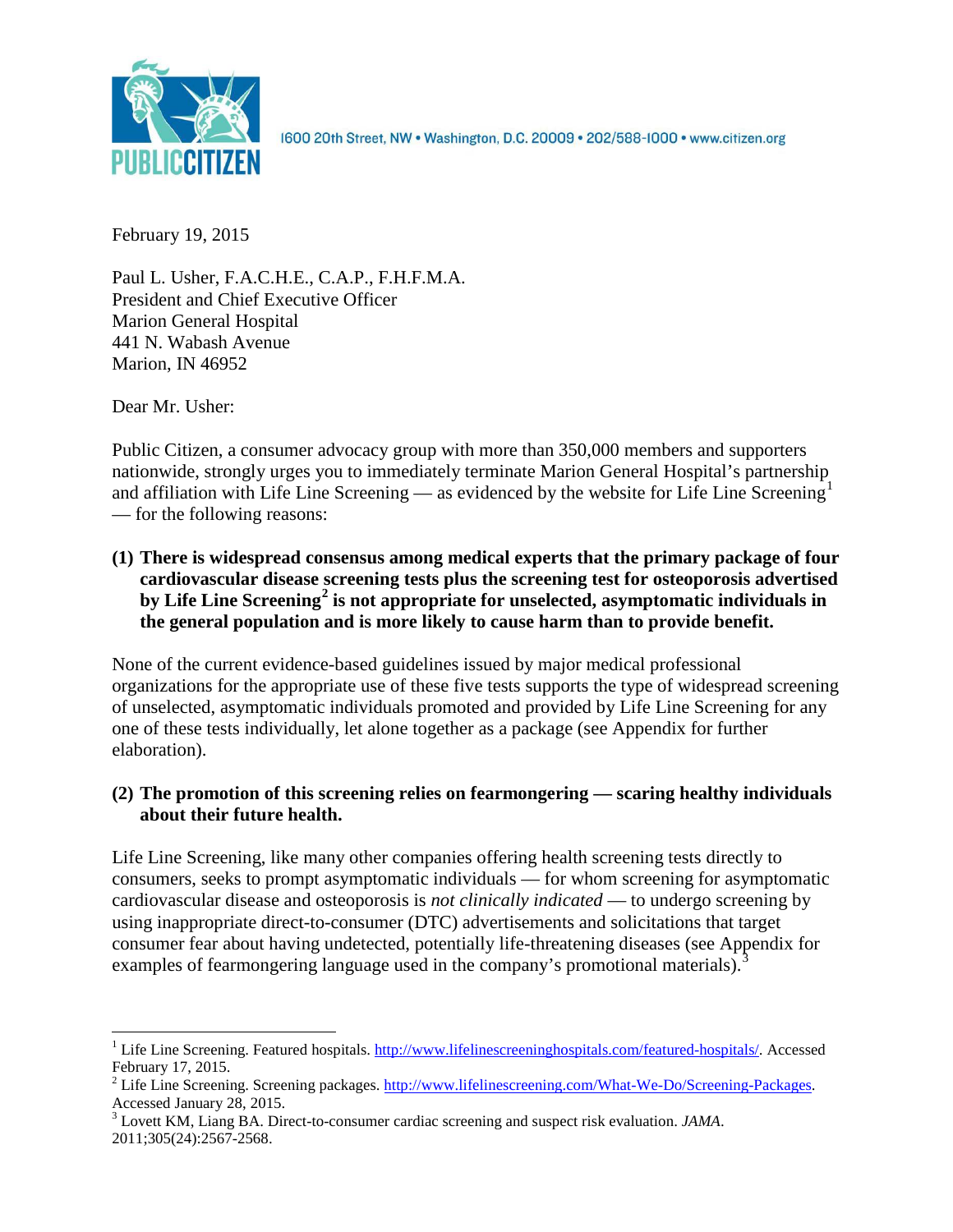## **(3) For many people, false-positive test results from this screening can lead to unfounded anxiety and additional unnecessary, risky, and costly diagnostic procedures and treatment interventions.**[4](#page-1-0),[5](#page-1-1)

Because this screening is performed broadly on *unselected, predominantly asymptomatic populations* (i.e., those not at significant risk), many people will have false**-**positive test results. False-positive results can cause unfounded anxiety and lead to additional diagnostic procedures and treatments, exposing screened individuals to additional risk of physical harm without providing offsetting benefits.

In addition to physical and psychological harms, false-positive results from medically inappropriate screening tests also cause financial harms to the people screened and to others. Unnecessary costs are borne *directly* by the screened patients/consumers for the initial screening and for some of the unnecessary follow-up testing and treatment interventions. Additionally, *indirect* cost to the broader insured population results from insurance companies passing on the costs of superfluous follow-up testing and treatment via increased premiums.

## **(4) Screening unselected, asymptomatic people will lead to** *overdiagnosis***, which occurs when individuals are diagnosed with conditions that will never cause symptoms or death.**

Some individuals undergoing inappropriate screening will have certain true-positive abnormal results, leading to the diagnosis of conditions that will never cause symptoms or death, a problem known as overdiagnosis.<sup>[6](#page-1-2)</sup> As with false-positive test results, overdiagnosis leads to unnecessary anxiety and unnecessary medical interventions. For example, imaging tests, such as the ultrasound cardiovascular disease screening tests offered by Life Line Screening, can detect abnormalities that for many people are minor and not destined to ever progress enough to cause symptoms or death; these people cannot benefit from treatment. In fact, they can only be harmed. When healthy people are systematically encouraged to get screened, overdiagnosis and the problems caused by it are made worse.<sup>[7](#page-1-3)</sup>

# **(5) The promotion and provision of this screening is** *unethical***.**

First, it is exploitative for Life Line Screening to profit from the promotion of medically nonbeneficial testing through the use of misleading advertisements and solicitations that play on people's fear. Second, this screening violates the ethical principles of beneficence (the duty to promote good and act in the best interest of the patient and the health of society) and nonmaleficence (the duty to do no harm to patients).  $8.9$  $8.9$  $8.9$  Finally, direct-to-consumer promotional

<span id="page-1-5"></span><span id="page-1-0"></span><sup>4</sup> Lovett KM, Liang BA. Direct-to-consumer cardiac screening and suspect risk evaluation. *JAMA*.

<span id="page-1-1"></span><sup>2011;305(24):2567-2568.</sup> <sup>5</sup> Perry S. Buyer beware on 'direct-to-consumer' health screenings. March 21, 2012. *MinnPost.*  [http://www.minnpost.com/second-opinion/2012/03/buyer-beware-direct-consumer-health-screenings.](http://www.minnpost.com/second-opinion/2012/03/buyer-beware-direct-consumer-health-screenings) Accessed January 14, 2015.

<span id="page-1-2"></span><sup>6</sup> Welch HG, Schwartz LM, Woloshin S. *Overdiagnosed: Making People Sick in the Pursuit of Health*. 1st ed. Boston, MA: Beacon Press; 2011: at *xiv*.<br><sup>7</sup> *Ibid*. Page 44.<br><sup>8</sup> Wallace EA, Schumann JH, Weinberger SE. Ethics of commercial screening tests. *Ann Intern Med*.

<span id="page-1-3"></span>

<span id="page-1-4"></span><sup>2012;157(10):747-748.</sup>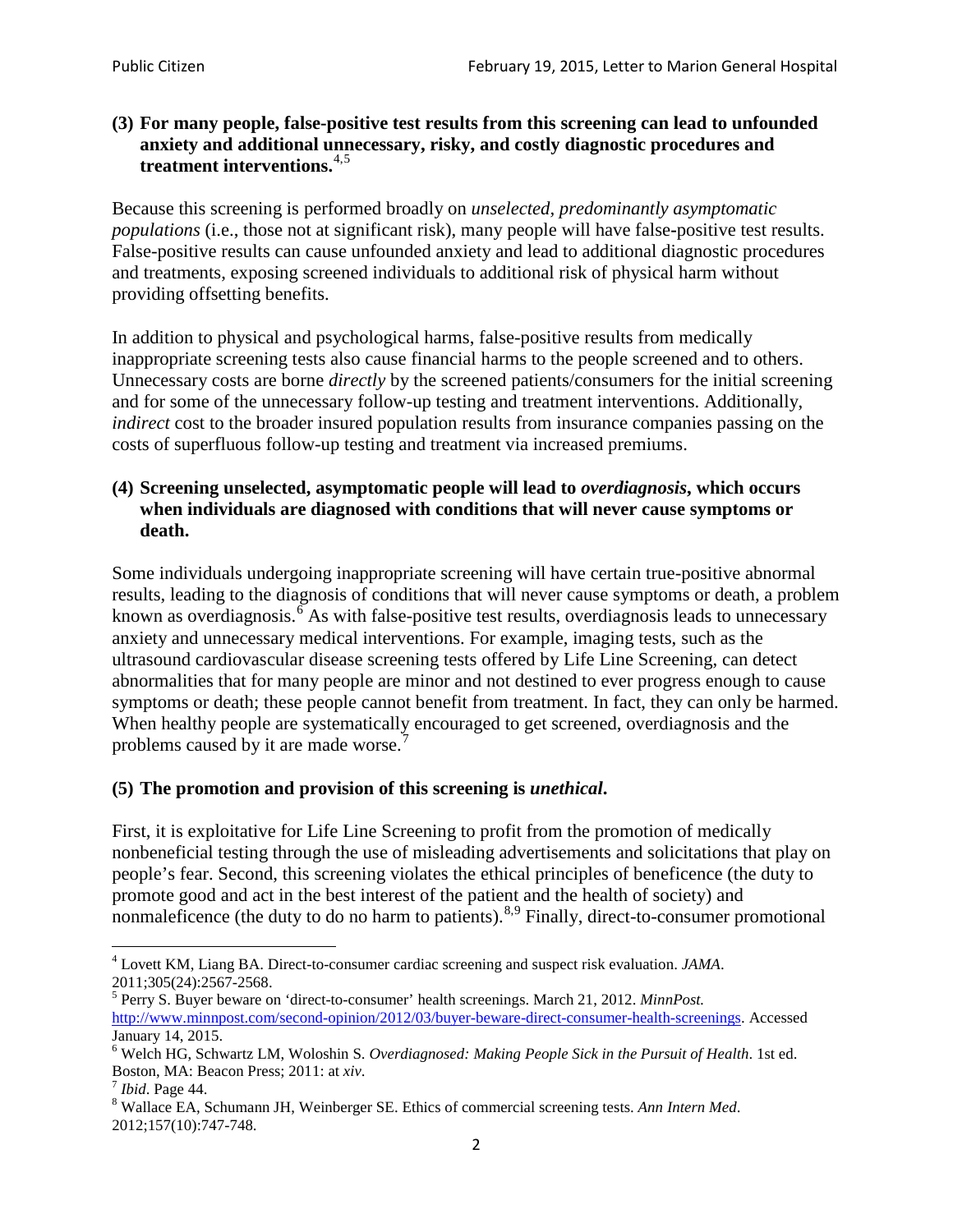materials for screening tests that fail to disclose published guidelines on recommended indications for these tests, as well as the risks of harm, violate the ethical principle of respect for persons and patient autonomy (the duty to protect and foster a patient's free, uncoerced choices). $\frac{10,11}{10,11}$  $\frac{10,11}{10,11}$  $\frac{10,11}{10,11}$  $\frac{10,11}{10,11}$ 

For these reasons, your institution's partnership with Life Line Screening does a great disservice to the community that you serve and adversely impacts public health more broadly. It is therefore imperative that your institution sever its relationship with Life Line Screening and refrain from endorsing the company's heavily promoted, nonselective, community**-**wide cardiovascular disease and osteoporosis screening programs.

Of note, many institutions like yours responded positively to similar requests from Public Citizen. In particular, on June 19, 2014, we wrote letters to 20 hospitals and medical institutions that had partnered with HealthFair, another company that inappropriately promotes similar direct-to-consumer cardiovascular disease screening tests, urging them to immediately sever their relationship with the company. [12](#page-2-2) Fifteen of the 20 institutions have informed either us or representatives of the news media that they have terminated or will be terminating their relationships with HealthFair. Public Citizen applauded these actions.

On August 11, 2014, the *Journal of the American Medical Association* published a Viewpoint article critical of hospital relationships with DTC disease screening companies.<sup>13</sup> The article co-authored by Erik Wallace, M.D., Associate Dean for the Colorado Springs Branch of the University of Colorado School of Medicine; John Schumann, M.D., Interim President, University of Oklahoma-Tulsa; and Steven Weinberger, M.D., Executive Vice President and Chief Executive Officer of the American College of Physicians, the pre**-**eminent national organization of internists — concluded as follows:

If the primary goal of hospitals and DTC screening companies is to improve the health of the populations they serve, then both entities should provide clear and convincing evidence of net benefit with the tests and treatments they offer. Given the controversy over the values and ethics of DTC screening companies and the services they offer, hospitals should clearly and publicly explain their relationships with DTC screening companies, given the lack of evidence to support mass vascular screenings. Hospitals also should justify such relationships transparently or, as Public Citizen suggests, sever such relationships.

Finally, we would also like to call to your attention the fact that on January 22, 2015, Public Citizen requested that the Federal Trade Commission investigate the advertising and promotional

<sup>&</sup>lt;sup>9</sup> Snyder L, American College of Physicians Ethics, Professionalism, and Human Rights Committee. American College of Physicians ethics manual. Sixth edition. Ann Intern Med. 2012;156(1):73-104.

<span id="page-2-0"></span><sup>&</sup>lt;sup>10</sup> Wallace EA, Schumann JH, Weinberger SE. Ethics of commercial screening tests. *Ann Intern Med*. 2012;157(10):747-748.

<span id="page-2-1"></span> $11$  Snyder L, American College of Physicians Ethics, Professionalism, and Human Rights Committee. American College of Physicians ethics manual: Sixth edition. *Ann Intern Med*. 2012;156(1):73-104.<br><sup>12</sup> Public Citizen. Letters to twenty hospitals and medical institutions asking them to end their partnerships with

<span id="page-2-2"></span>HealthFair. [http://www.citizen.org/hrg2206.](http://www.citizen.org/hrg2206) Accessed October 2, 2014.

<span id="page-2-3"></span><sup>13</sup> Wallace EA, Schumann JH, Weinberger SE. Hospital relationships with direct-to-consumer screening companies. *JAMA*. 2014;312(9):891-892. Published online August 11, 2014. doi:10.1001/jama.2014.9500.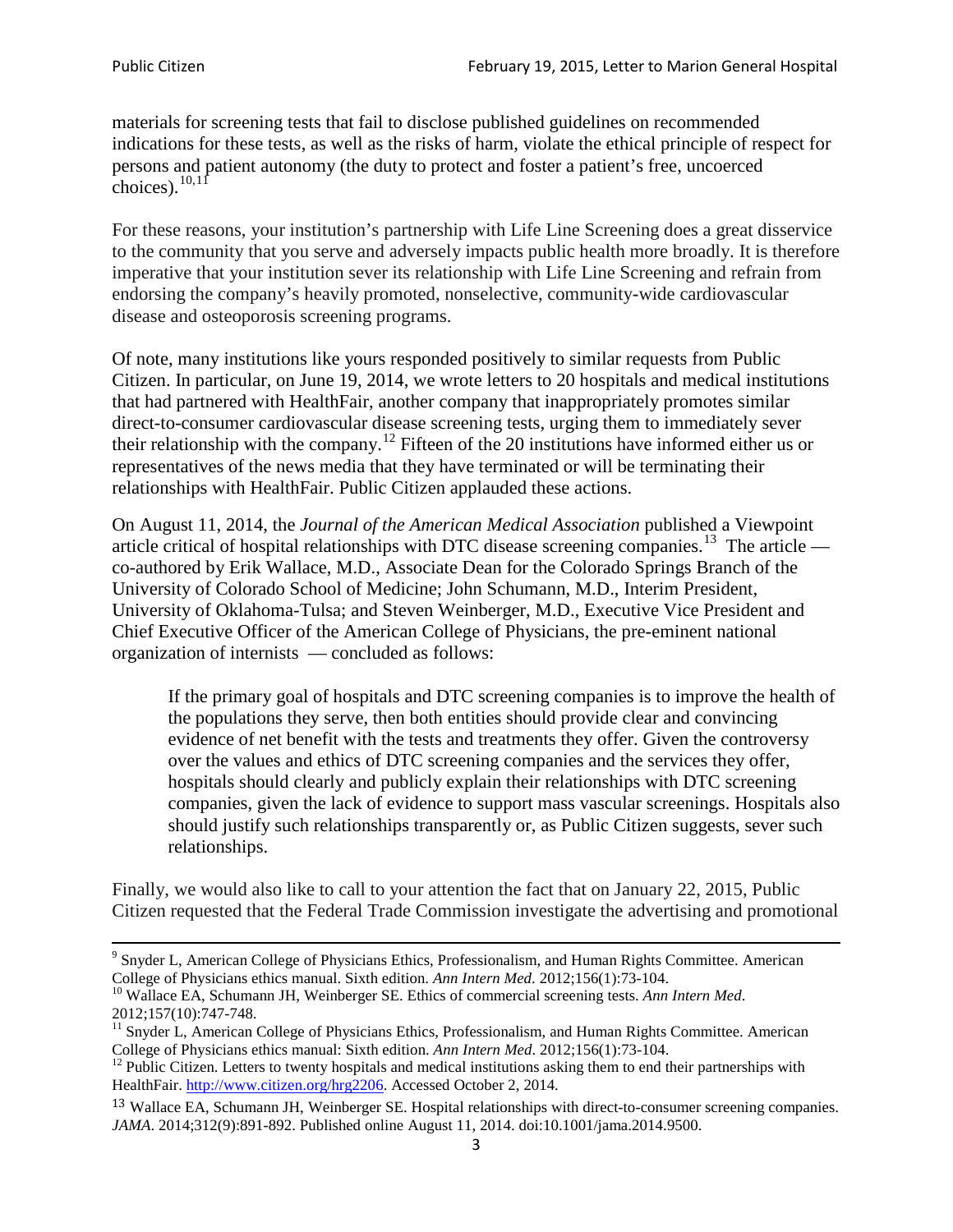activities of Life Line Screening. There is evidence that the company's advertising and promotional materials contain numerous statements that may be deceptive within the meaning of the Federal Trade Commission Act. These materials make unsubstantiated medical-benefit efficacy claims about Life Line Screening's primary cardiovascular disease and osteoporosis screening package, and they omit information material to consumers regarding the risks of adverse health-related outcomes and financial harms that may result from the screening.

Thank you for your prompt attention to this important patient safety and public health issue. Please contact us when you end your relationship with Life Line Screening.

Sincerely,

Vikram Krishnasamy, M.D., M.P.H. Researcher Public Citizen's Health Research Group

Michael Carome, M.D. **Director** Public Citizen's Health Research Group

Sidney M. Wolfe, M.D. Founder and Senior Adviser Public Citizen's Health Research Group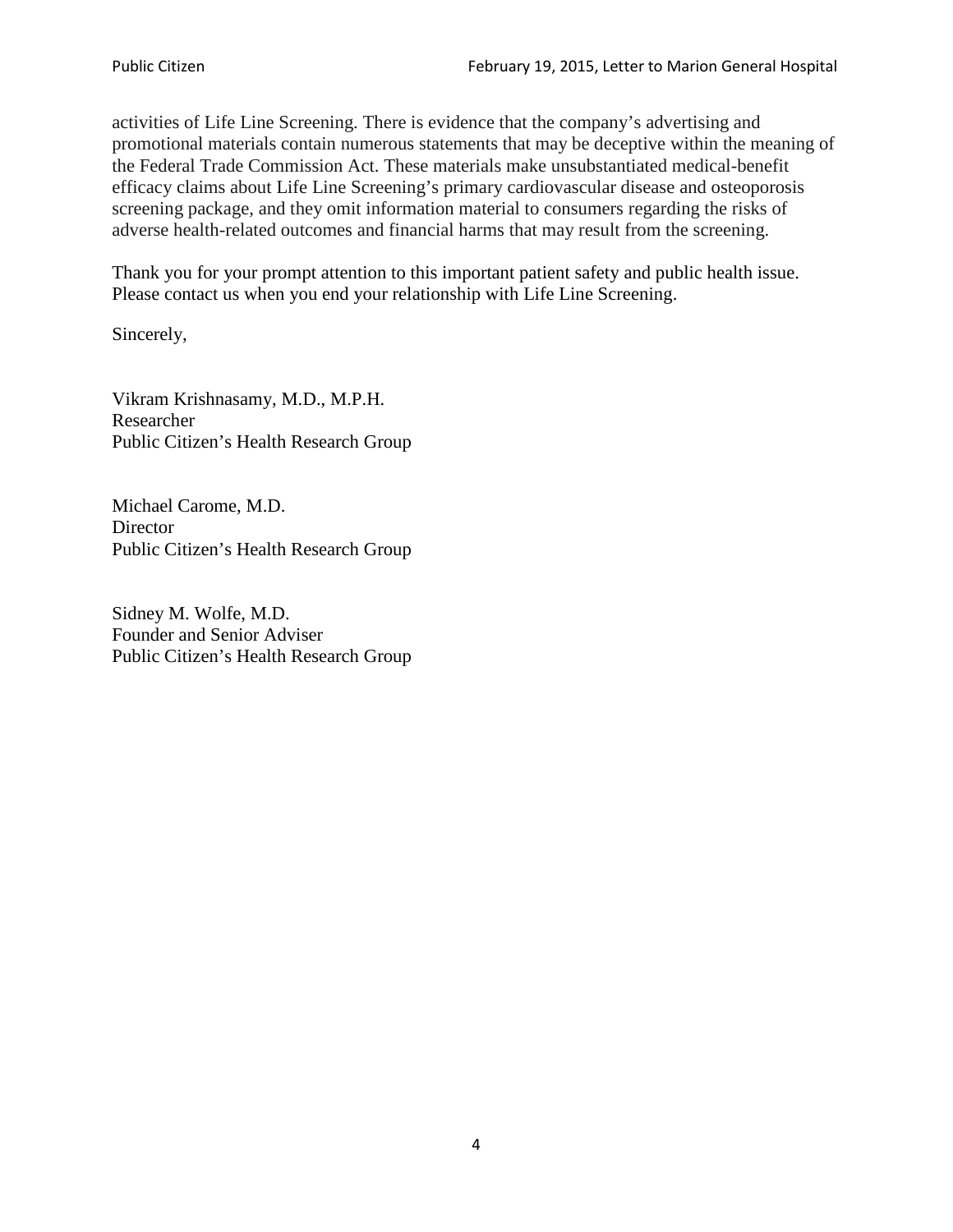# **Appendix**

# **Assessment of Cardiovascular Disease and Osteoporosis Screening Tests Offered by Life Line Screening**

Life Line Screening heavily promotes directly to consumers a package of four cardiovascular disease screening tests plus an osteoporosis risk assessment test.<sup>[14](#page-4-0),[15](#page-4-1)</sup> The four cardiovascular disease screening tests in the package are an electrocardiogram to screen for atrial fibrillation, a carotid artery ultrasound, an abdominal aortic aneurysm ultrasound, and a peripheral arterial disease test. The osteoporosis risk assessment test is an ultrasound of the heel bone to measure bone mass density.

Promotional materials describing these screening tests on the Life Line Screening website and in direct-to-consumer print solicitations mailed directly to people's homes misleadingly note the following:

Since our inception in 1993, we have screened nearly eight million people, and currently screen nearly one million people each year at over 16,000 screening events nationwide. Through this experience, we often identify serious health issues and **have helped save thousands of lives**. [16](#page-4-2) [Emphasis added]

"These screenings have **proven to be safe and accurate** in detecting your risks of stroke and vascular disease – so you and your doctor can do something about it before it's too late."<sup>[17](#page-4-3)</sup> [Emphasis added]

The Life Line Screening promotional materials recommend that adults over age 50 undergo these five screening tests annually:<sup>[18](#page-4-4),[19,](#page-4-5)[20,](#page-4-6)[21](#page-4-7),[22](#page-4-8)</sup>

Q. Who needs to be screened?

A. The answer is anyone over 50 who wants to be proactive about his or her health. …

<span id="page-4-0"></span><sup>&</sup>lt;sup>14</sup> Life Line Screening. Screening packages. [http://www.lifelinescreening.com/What-We-Do/Screening-Packages.](http://www.lifelinescreening.com/What-We-Do/Screening-Packages) AccessedJanuary 9, 2015.

<span id="page-4-1"></span><sup>&</sup>lt;sup>15</sup> Undated letter from Kevin DeWeese, Director of Clinical Operations, Life Line Screening, to a consumer.

Received November 2014.<br><sup>16</sup> Life Line Screening. Who we are. http://www.lifelinescreening.com/Who-We-Are. Accessed January 9, 2015.

<span id="page-4-3"></span><span id="page-4-2"></span><sup>&</sup>lt;sup>17</sup> Undated letter from Kevin DeWeese, Director of Clinical Operations, Life Line Screening, to a consumer. Received November 2014.

<span id="page-4-4"></span><sup>&</sup>lt;sup>18</sup> Life Line Screening. Atrial fibrillation screening. [http://www.lifelinescreening.com/What-We-Do/What-We-](http://www.lifelinescreening.com/What-We-Do/What-We-Screen-For/Atrial-Fibrillation)[Screen-For/Atrial-Fibrillation.](http://www.lifelinescreening.com/What-We-Do/What-We-Screen-For/Atrial-Fibrillation) Accessed January 9, 2015.

<sup>&</sup>lt;sup>19</sup> Life Line Screening. Carotid artery disease screening. [http://www.lifelinescreening.com/What-We-Do/What-We-](http://www.lifelinescreening.com/What-We-Do/What-We-Screen-For/Carotid-Artery-Disease)

<span id="page-4-6"></span><span id="page-4-5"></span>[Screen-For/Carotid-Artery-Disease.](http://www.lifelinescreening.com/What-We-Do/What-We-Screen-For/Carotid-Artery-Disease) Accessed January 9, 2015.<br><sup>20</sup> Life Line Screening. Abdominal aortic aneurysm screening.. http://www.lifelinescreening.com/What-We-Do/What-We-Do/What-We-Screen-For/Abdominal-Aortic-Aneury

<span id="page-4-7"></span><sup>&</sup>lt;sup>21</sup> Life Line Screening. Peripheral arterial disease screening. [http://www.lifelinescreening.com/What-We-Do/What-](http://www.lifelinescreening.com/What-We-Do/What-We-Screen-For/Peripheral-Arterial-Disease)

<span id="page-4-8"></span>[We-Screen-For/Peripheral-Arterial-Disease.](http://www.lifelinescreening.com/What-We-Do/What-We-Screen-For/Peripheral-Arterial-Disease) Accessed January 9, 2015.<br><sup>22</sup> Life Line Screening. Osteoporosis screening/bone density test. [http://www.lifelinescreening.com/What-We-](http://www.lifelinescreening.com/What-We-Do/What-We-Screen-For/Osteoporosis)[Do/What-We-Screen-For/Osteoporosis.](http://www.lifelinescreening.com/What-We-Do/What-We-Screen-For/Osteoporosis) Accessed January 9, 2015.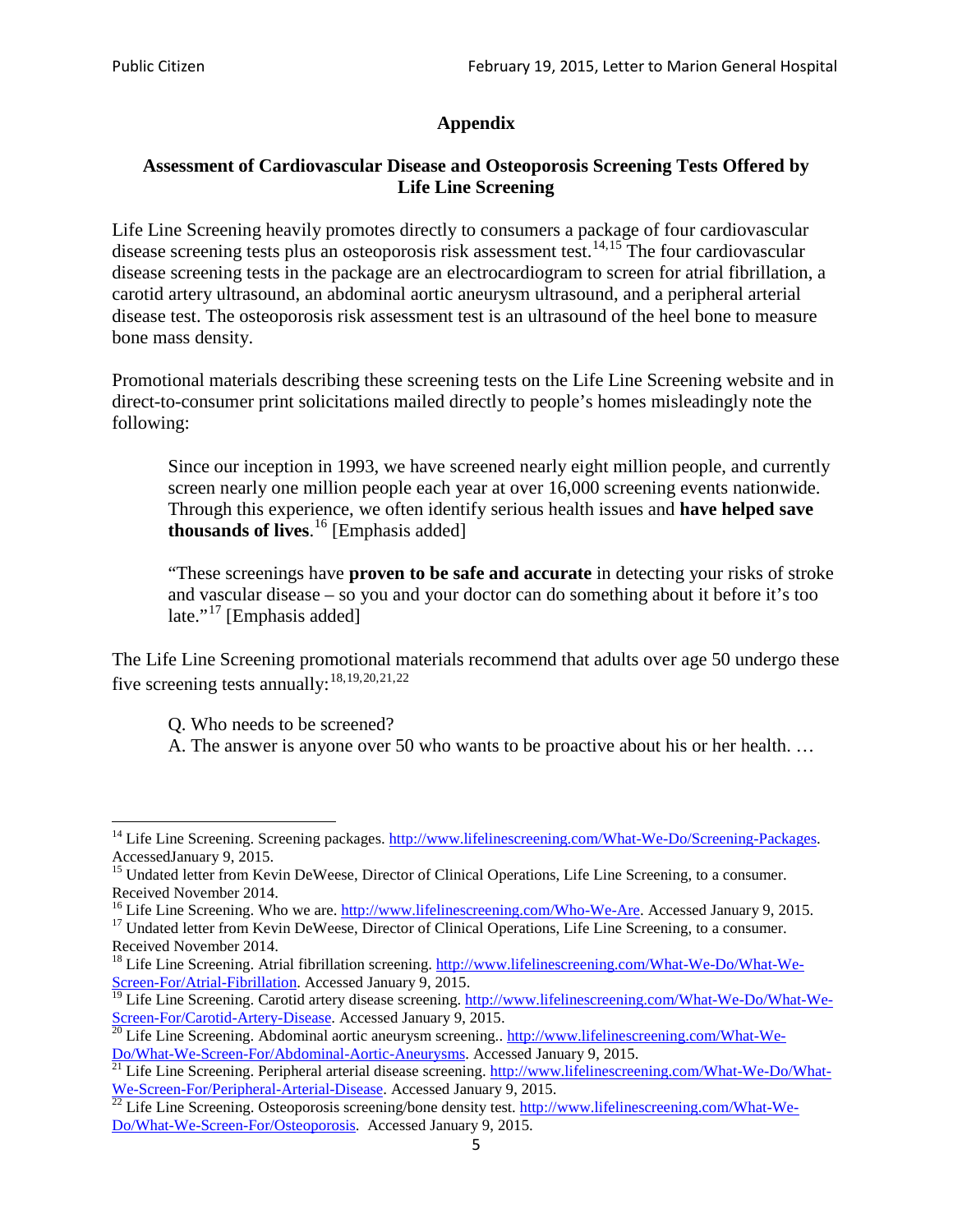However if you have a family history of stroke or heart disease, or if you have high risk factors such as being overweight, high cholesterol, smoking, or lack exercise you may wish to be screened, even if you are in your  $40^{\circ}$ s.<sup>[23](#page-5-0)</sup>

Life Line Screening's primary package is offered at a price of \$149, purportedly providing consumers a "savings of \$181."<sup>[24](#page-5-1)</sup>

Life Line Screening seeks to prompt asymptomatic individuals for whom screening for asymptomatic cardiovascular disease and osteoporosis is *not clinically indicated* to undergo screening by using inappropriate direct-to-consumer advertisements and solicitations that target consumer fear about having undetected, potentially life-threatening diseases.<sup>[25](#page-5-2)</sup> Examples of such statements found on Life Line Screening's website and print solicitation materials include the following:

- Website: "The absence of risk factors does **not** guarantee that a person will not die from a heart attack. In fact, 1 in 3 people who develop a myocardial infarction (MI) will not have any of the conventional risk factors, which include smoking, unhealthy diet, obesity, physical inactivity, high blood pressure, diabetes and raised lipids."[26](#page-5-3) [Emphasis in original]
- Website: "Similarly, **80% – 85% of strokes occur without warning in asymptomatic patients**, so they can only be significantly reduced by finding and treating the disease before it happens."<sup>[27](#page-5-4)</sup> [Emphasis added]
- Website: "Abdominal aortic aneurysms pose a threat because **they are usually silent until a medical emergency occurs**."[28](#page-5-5) [Emphasis added]
- Website: "**Aneurysms are a health risk because they can burst or rupture. A ruptured aneurysm can cause severe internal bleeding, which can lead to shock or even death.**"<sup>[29](#page-5-6)</sup> [Emphasis in original]
- Website: "Your carotid arteries are the two large blood vessels in your neck that supply blood to your brain. When these arteries become clogged with cholesterol, they become

<span id="page-5-0"></span><sup>&</sup>lt;sup>23</sup> Life Line Screening. Questions  $\&$  answers about Life Line Screening. Enclosure to undated letter from Kevin DeWeese, Director of Clinical Operations, Life Line Screening, to a consumer. Received November 2014.

<span id="page-5-1"></span><sup>&</sup>lt;sup>24</sup> Undated letter from Kevin DeWeese, Director of Clinical Operations, Life Line Screening, to a consumer. Received November 2014.

<span id="page-5-2"></span><sup>25</sup> Lovett KM, Liang BA. Direct-to-consumer cardiac screening and suspect risk evaluation. *JAMA*.  $2011;305(24):2567-2568$ .<br><sup>26</sup> Life Line Screening. The benefits of ultrasound screening in key cardiovascular disease areas.

<span id="page-5-3"></span>[http://www.lifelinescreeningresearch.com/the-benefits-of-ultrasound-screening/.](http://www.lifelinescreeningresearch.com/the-benefits-of-ultrasound-screening/) Accessed January 9, 2015.<br><sup>28</sup> Life Line Screening. Abdominal aortic aneurysm screening. http://www.lifelinescreening.com/What-We-<sup>28</sup>

<span id="page-5-5"></span><span id="page-5-4"></span>[Do/What-We-Screen-For/Abdominal-Aortic-Aneurysms.](http://www.lifelinescreening.com/What-We-Do/What-We-Screen-For/Abdominal-Aortic-Aneurysms) Accessed January 9, 2015. <sup>29</sup> Life Line Screening. Abdominal aortic aneurysm (AAA).

<span id="page-5-6"></span>[http://www.lifelinescreening.com/~/media/Files/US/pdfs/FactSheetAAAupdated.ashx.](http://www.lifelinescreening.com/~/media/Files/US/pdfs/FactSheetAAAupdated.ashx) Accessed January 9, 2015.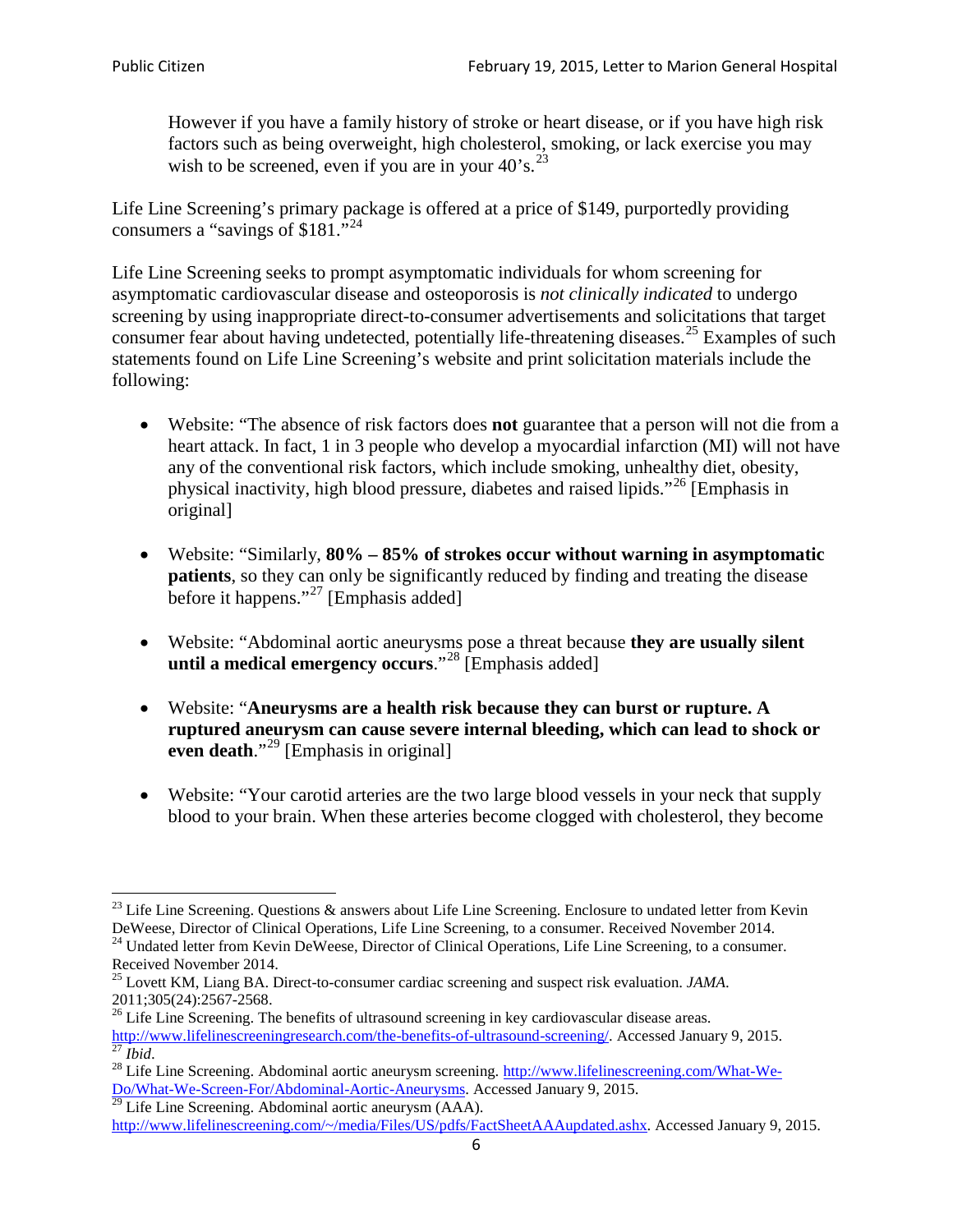**dangerously narrow**. **If a blood clot occurs in the carotid arteries, then blood cannot reach your brain and a stroke can result**. "<sup>[30](#page-6-0)</sup> [Emphasis added]

- Website: "A ruptured aortic aneurysm can cause massive internal bleeding and requires prompt emergency treatment to prevent death. **It is estimated that 80% of people with a ruptured aneurysm will die, and that many of these will die before being able to reach a hospital.**"<sup>[31](#page-6-1)</sup> [Emphasis added]
- Website: "As we age, bones begin to break down faster than new bone can be formed. Osteoporosis removes minerals from bones until they become so weak and brittle that they fracture very easily. Actions such as bending to pick up a newspaper, lifting a vacuum, or even coughing can cause a fracture. **Some fractures, such as hip fractures, may require hospitalization or major surgery, and may result in disability or even**  death."<sup>[32](#page-6-2)</sup> [Emphasis added]
- Direct-to-consumer letter: "These screenings have proven to be safe and accurate in detecting **your risks of stroke and vascular disease** – so you and your doctor **can do something about it before it's too late**."<sup>[33](#page-6-3)</sup> [Emphasis added]
- Direct-to-consumer letter: "The lifetime risk of stroke for middle-aged men and women is 1 in 5 for women and 1 in 6 for men, and **it takes a terrible toll on families**."[34](#page-6-4) [Emphasis added]
- Direct-to-consumer letter: "Life Line Screening has conducted nearly 8 million screenings, and customers sometimes tell us they feel the **screenings saved their lives**."[35](#page-6-5) [Emphasis added]
- Direct-to-consumer letter:  $36$  "What's inside your arteries?" [Emphasis in original]

As discussed below, a review of current evidence-based guidelines and relevant scientific literature fails to provide support for use of these five tests — individually or together as a package — for widespread screening of asymptomatic individuals in the general adult population over age 50 on a one-time basis, let alone annually. For many individuals, the risks of harm outweigh the benefits of the testing. Moreover, since the tests are not clinically indicated for most people being screened, and since many people will undergo additional unnecessary testing, these screenings are resulting in financial harm to many individuals.

<span id="page-6-0"></span><sup>&</sup>lt;sup>30</sup> Life Line Screening. Carotid artery disease screening. [http://www.lifelinescreening.com/What-We-Do/What-We-](http://www.lifelinescreening.com/What-We-Do/What-We-Screen-For/Carotid-Artery-Disease)[Screen-For/Carotid-Artery-Disease.](http://www.lifelinescreening.com/What-We-Do/What-We-Screen-For/Carotid-Artery-Disease) Accessed January 9, 2015.<br><sup>31</sup> *Ibid.* 32 Life Line Screening. Osteoporosis screening/bone density test. [http://www.lifelinescreening.com/What-We-](http://www.lifelinescreening.com/What-We-Do/What-We-Screen-For/Osteoporosis)

<span id="page-6-2"></span><span id="page-6-1"></span>[Do/What-We-Screen-For/Osteoporosis.](http://www.lifelinescreening.com/What-We-Do/What-We-Screen-For/Osteoporosis) Accessed January 9, 2015. <sup>33</sup> Undated letter from Kevin DeWeese, Director of Clinical Operations, Life Line Screening, to a consumer.

<span id="page-6-3"></span>Received November 2014.<br><sup>34</sup> Ibid.

<span id="page-6-4"></span>

<span id="page-6-5"></span><sup>34</sup> *Ibid*. 35 *Ibid*. 36 *Ibid*.

<span id="page-6-6"></span>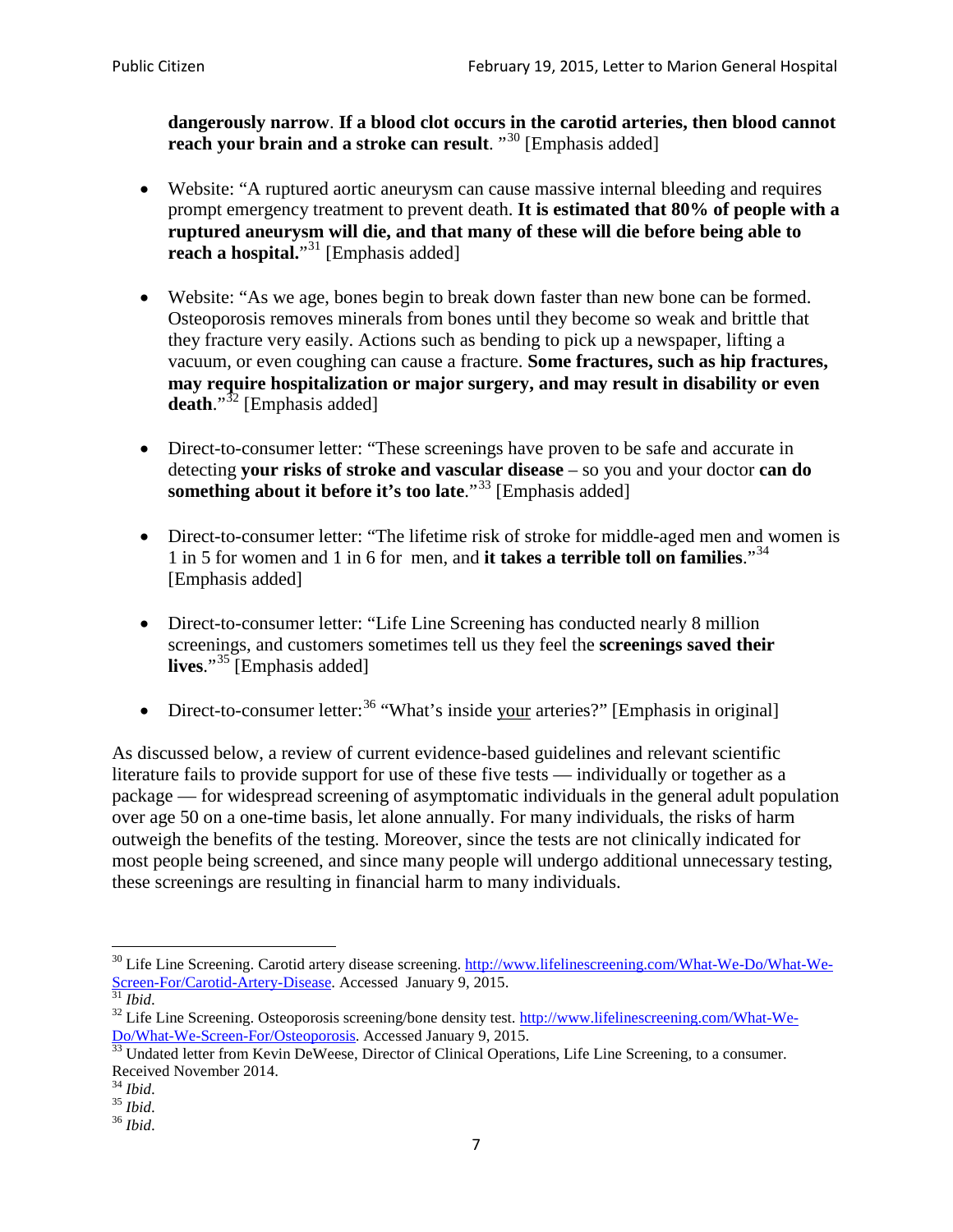Although the following screening tests sound appealing, each one either: (a) clinically benefits only appropriately selected high-risk groups of patients (rather than *all* adults over age 50); or (b) has not been scientifically proven to provide any clinically meaningful benefit to anyone. Widespread and indiscriminate use of these tests is likely to be harmful to large numbers of individuals in the general, asymptomatic population by yielding a significant number of falsepositive test results, leading to subsequent unnecessary diagnostic procedures and treatments, associated adverse effects of those procedures and treatments, and unwarranted anxiety in tested individuals. In addition, some individuals undergoing inappropriate screening will have truepositive abnormal results, but the abnormalities found will never cause symptoms or death, leading to overdiagnosis.

# **A. Atrial fibrillation screening with electrocardiogram (ECG):**

The Life Line Screening online promotional materials state:<sup>[37](#page-7-0)</sup>

Atrial Fibrillation is the most common type of heart arrhythmia (abnormal heartbeat). It occurs when the heart's upper chambers (the atria) beat irregularly or quiver. Without an effective heartbeat blood isn't pumped completely out of the atria, causing blood to pool and possibly clot. A clot can travel to other parts of the body, including the brain, where it may result in stroke.

Screening for Atrial Fibrillation

• A non-invasive procedure used to detect irregular heartbeat (a major risk factor for stroke), an Atrial Fibrillation screening is performed by attaching [ECG] electrodes above your wrists and ankles.

Who should have an atrial fibrillation screening?

• Anyone with risk factors for stroke, atrial fibrillation or carotid artery disease

How often should I get an atrial fibrillation screening?

• Annually

<span id="page-7-1"></span>However, we are not aware of any major medical professional organization that endorses widespread screening of asymptomatic patients younger than age 65 for atrial fibrillation. In addition, atrial fibrillation can be detected in most patients who have the condition simply by checking for an irregularly irregular pulse during a physical exam.

In 2011, the American Heart Association (AHA) and the American Stroke Association (ASA) jointly issued updated evidence-based guidelines for the primary prevention of stroke.<sup>[38](#page-7-1)</sup> The

<span id="page-7-0"></span><sup>&</sup>lt;sup>37</sup> Life Line Screening. Atrial fibrillation screening. [http://www.lifelinescreening.com/What-We-Do/What-We-](http://www.lifelinescreening.com/What-We-Do/What-We-Screen-For/Atrial-Fibrillation)[Screen-For/Atrial-Fibrillation.](http://www.lifelinescreening.com/What-We-Do/What-We-Screen-For/Atrial-Fibrillation) Accessed January 9, 2015.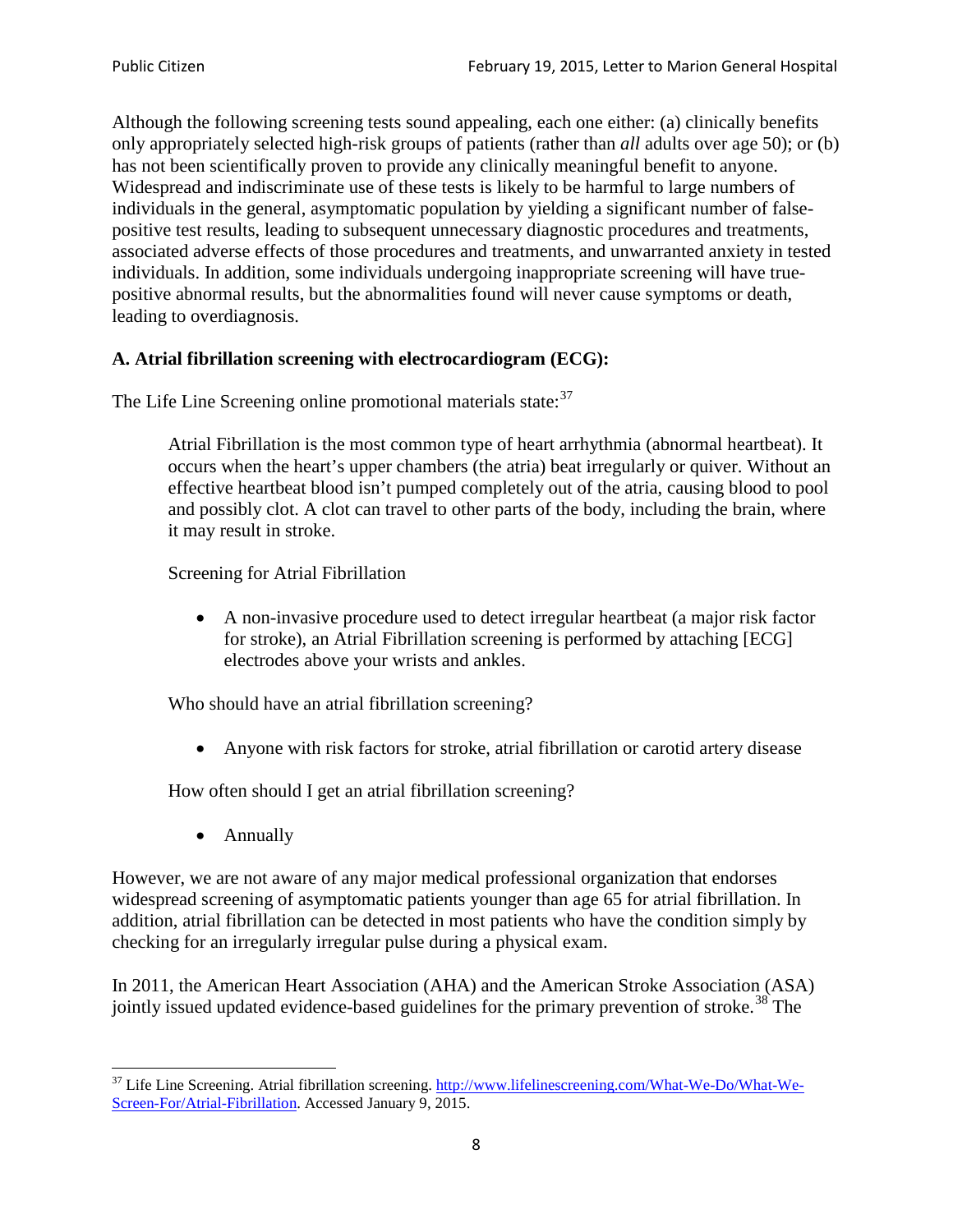American Academy of Neurology (AAN) affirmed the value of these guidelines. The 2011 AHA/ASA guidelines provided the following recommendation regarding screening for atrial fibrillation:

Active screening for atrial fibrillation in patients >65 years of age in primary care settings using pulse taking followed by an ECG as indicated can be useful.

In 2014, the AHA and the ASA issued updated evidence-based guidelines for the primary prevention of stroke.<sup>[39](#page-8-0)</sup> The AAN again affirmed the value of the updated guidelines, and the American Association of Neurological Surgeons, the Congress of Neurological Surgeons and the Preventive Cardiovascular Nurses Association endorsed them. The update provided the following recommendation regarding screening for atrial fibrillation:

Active screening for AF in the primary care setting in patients >65 years of age by pulse assessment followed by ECG as indicated can be useful.

In 2010 and 2012, the European Society of Cardiology issued evidence-based guidelines that similarly recommended that patients ages 65 and older be screened for atrial fibrillation by their primary health care providers by checking the pulse, followed by an ECG in case of irregularity. $40,41$  $40,41$ 

# **B. Stroke/Carotid Artery Ultrasound:**

The Life Line Screening online promotional materials state:<sup>[42](#page-8-3)</sup>

Your carotid arteries are the two large blood vessels in your neck that supply blood to your brain. When these arteries become clogged with cholesterol, they become dangerously narrow. If a blood clot occurs in the carotid arteries, then blood cannot reach your brain and a stroke can result. …

<sup>&</sup>lt;sup>38</sup> Goldstein LB, Bushnell CD, Adams RJ, et al. Guidelines for the primary prevention of stroke: A guideline for healthcare professionals from the American Heart Association/American Stroke Association. *Stroke*.

<sup>2011;42(2):517-584.</sup> [see page 1 for title, authors, ANA affirmation; see page 21 for recommendation]

<span id="page-8-0"></span> $\frac{2011,42(2)(317,601)}{39}$  Meschia JF, Bushnell C, Goden-Albala B, et al. Guidelines for the primary prevention of stroke: A statement for healthcare professionals from the American Heart Association/American Stroke Association. *Stroke*.

<sup>2014;45(12):3754-3832.</sup> [see page 1 for title, authors, ANA affirmation and other endorsements; see page 24 for recommendation]

<span id="page-8-1"></span><sup>40</sup> Camm AJ, Kirchhof P, Lip GYH, et al. Guidelines for the management of atrial fibrillation: The Task Force for the Management of Atrial Fibrillation of the European Society of Cardiology (ESC). *Eur Heart J*. 2010;31:2369- 2429. [See page 50]

<span id="page-8-2"></span><sup>41</sup> Camm AJ, Lip GYH, De Caterina R, et al. 2012 focused update of the ESC Guidelines for the management of atrial fibrillation: An update of the 2010 ESC Guidelines for the management of atrial fibrillation. *Eur Heart J*.

<span id="page-8-3"></span><sup>&</sup>lt;sup>2012</sup>;23(21):2719-2747. [See page 2733] 42 Life Line Screening. [http://www.lifelinescreening.com/What-We-Do/What-We-](http://www.lifelinescreening.com/What-We-Do/What-We-Screen-For/Carotid-Artery-Disease)[Screen-For/Carotid-Artery-Disease.](http://www.lifelinescreening.com/What-We-Do/What-We-Screen-For/Carotid-Artery-Disease) Accessed January 9, 2015.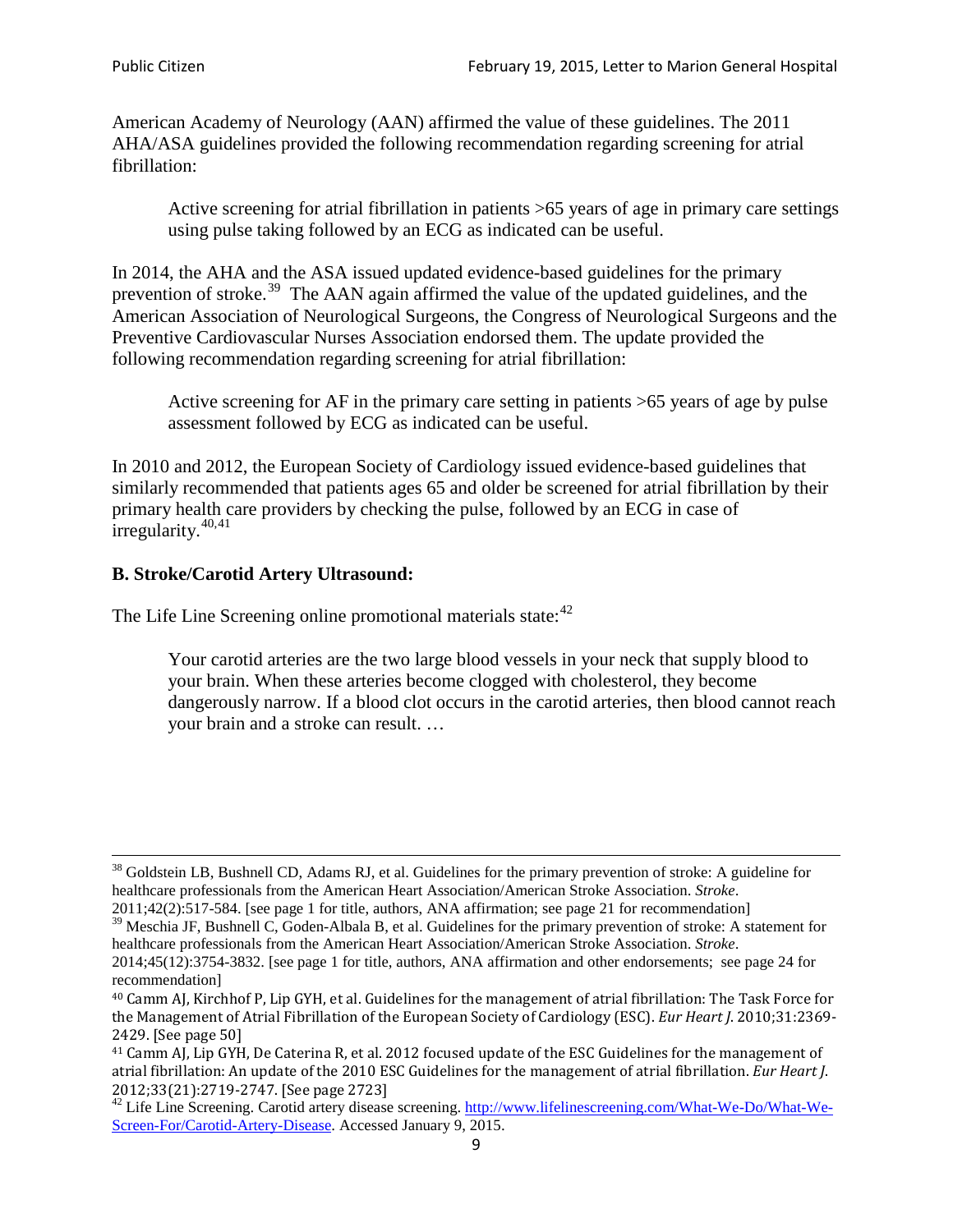Carotid Artery Disease (Plaque) Screening

• Simple, painless and non-invasive, this screening uses cutting-edge Doppler color flow ultrasound technology to create images of the carotid arteries while also measuring blood flow through them.

Who should have a carotid artery screening?

- Anyone over age 50
- Anyone over age 40 with risk factors

How often should I get a carotid artery screening?

• Annually

However, several major medical professional organizations affirmatively recommend *against* indiscriminate screening with carotid artery ultrasounds in low-risk, asymptomatic individuals, and we are not aware of any major medical professional organization that endorses such screening.

Good evidence indicates that although stroke is a leading cause of death and disability in the United States, a relatively small proportion of all disabling, unheralded strokes are due to carotid artery disease. Studies also suggest that only about 1 percent of the general population older than 65 has severe carotid artery stenosis (60 to 90 percent narrowing).<sup>[43](#page-9-0)</sup> Carotid artery stenosis is more prevalent in older adults, smokers, those with hypertension and those with heart disease; unfortunately, research has not found any single risk factor or clinically useful risk stratification tool that can reliably and accurately distinguish people who have clinically important carotid artery stenosis from those who do not.<sup>[44](#page-9-1)</sup>

In 2006, the AHA and the ASA issued a series of evidence-based guidelines for the primary prevention of stroke.<sup>[45](#page-9-2)</sup> The value of the guidelines was affirmed by the AAN. Although the guidelines did not include a specific recommendation about screening the general population for asymptomatic carotid stenosis, they did state the following:

Although highly selected patients may benefit, screening of general populations for asymptomatic carotid stenosis is unlikely to be cost-effective. The cost-effectiveness of even a one-time screening approach would be highly dependent on the ability to identify a group of persons with a high pretest likelihood of having high-grade asymptomatic disease, the availability of a screening test with a very high sensitivity and specificity when used on a side-scale basis, and very low perioperative complication rates.

<span id="page-9-0"></span> $^{43}$  U.S. Preventive Services Task Force. Screening for carotid artery stenosis: U.S. Preventive Services Task Force recommendation statement. Ann Intern Med. 2007;147(12):854-859.

<span id="page-9-2"></span>

<span id="page-9-1"></span><sup>&</sup>lt;sup>44</sup> *Ibid*. <sup>45</sup> Goldstein LB, Adams R, Alberts MJ, et al. Primary prevention of ischemic stroke: A guideline from the American <sup>45</sup> Goldstein LB, Adams R, Alberts MJ, et al. Primary prevention of ischemic stroke: A guide Heart Association/American Stroke Association Stroke Council. *Stroke*. 2006;37(6):1583-633.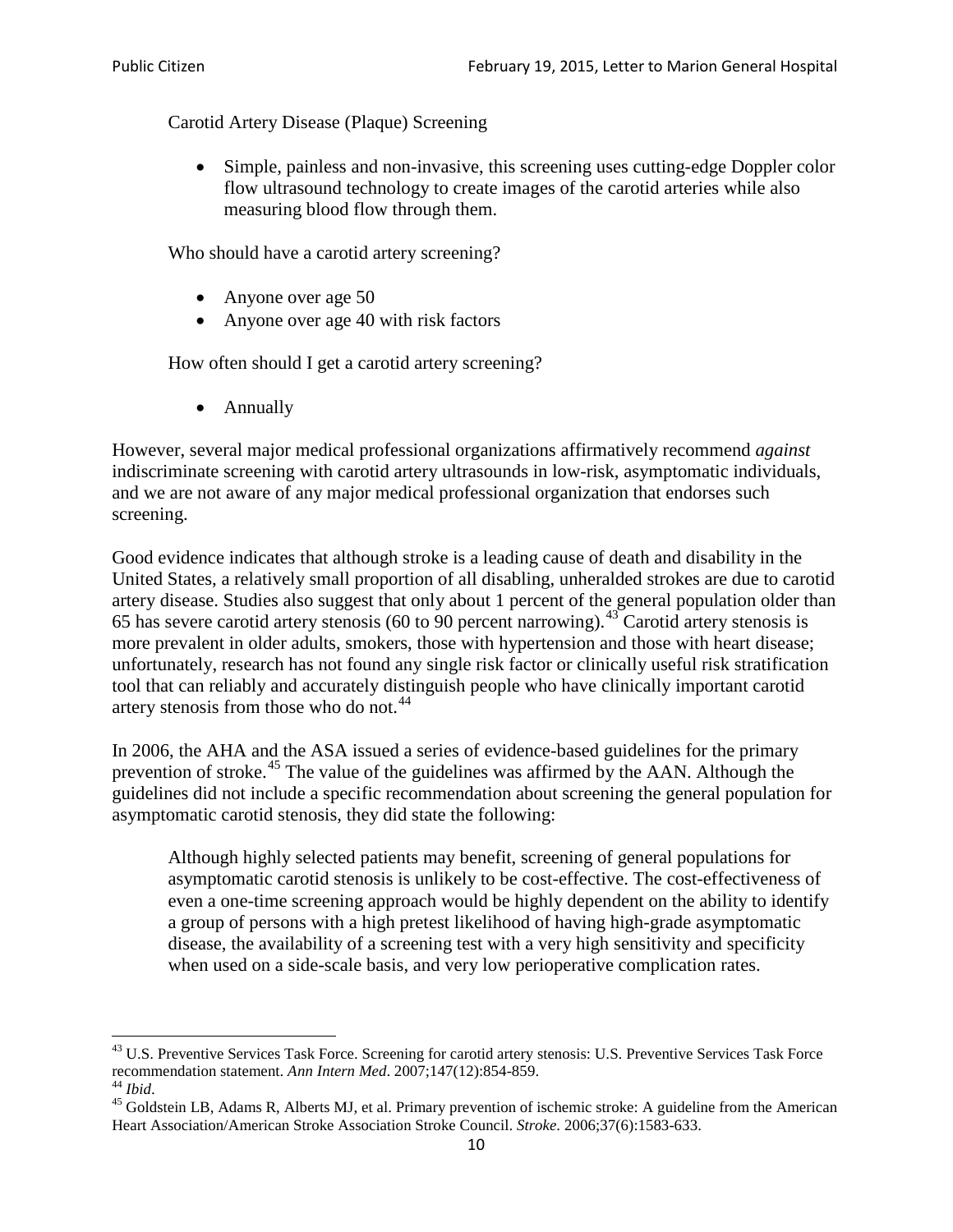These conditions for cost-effective screening are not met for carotid artery ultrasound screening of asymptomatic individuals in the general population, as discussed below.

In 2011, the AHA and the ASA issued updated guidelines for the primary prevention of stroke, the value of which was again affirmed by the  $AAN<sup>46</sup>$  $AAN<sup>46</sup>$  $AAN<sup>46</sup>$ . The updated guidelines stated the following:

Population screening for asymptomatic carotid artery stenosis is not recommended.

In 2014, the AHA and the ASA issued updated guidelines for the primary prevention of stroke.<sup>47</sup> The AAN again affirmed the value of the updated guidelines, and the American Association of Neurological Surgeons, the Congress of Neurological Surgeons, and the Preventive Cardiovascular Nurses Association endorsed them. The updated guidelines stated the following:

Screening low-risk populations for asymptomatic carotid artery stenosis is not recommended.

In 2007, the U.S. Preventive Services Task Force (USPSTF) issued an evidence-based grade D recommendation *against* screening for asymptomatic carotid artery stenosis in the general population.[48](#page-10-2) In making this a grade D recommendation, the USPSTF concluded with moderate certainty that for individuals with asymptomatic carotid artery stenosis, the benefits of screening do not outweigh the harms. It noted, in particular, the following:

### **Importance**

Good evidence indicates that although stroke is a leading cause of death and disability in the United States, a relatively small proportion of all disabling, unheralded strokes is due to [carotid artery stenosis].

#### **Detection**

The most feasible screening test for severe [carotid artery stenosis] (for example, 60% to 99% stenosis) is duplex ultrasonography. Good evidence indicates that this test has moderate sensitivity and specificity and yields many false-positive results. A positive result on duplex ultrasonography is often confirmed by digital subtraction angiography, which is more accurate but can cause serious adverse events. Noninvasive confirmatory tests, such as magnetic resonance angiography, involve some inaccuracy. Given these facts, some people with false-positive test results may receive unnecessary invasive carotid endarterectomy surgery.

<span id="page-10-0"></span><sup>&</sup>lt;sup>46</sup> Goldstein LB, Bushnell CD, Adams RJ, et al. Guidelines for the primary prevention of stroke: A guideline for healthcare professionals from the American Heart Association/American Stroke Association. *Stroke*.<br>2011;42(2):517-584. [see page 1 for title, authors, ANA affirmation; see page 25 for recommendation]

<span id="page-10-1"></span><sup>&</sup>lt;sup>47</sup> Meschia JF, Bushnell C, Goden-Albala B, et al. Guidelines for the primary prevention of stroke: A statement for healthcare professionals from the American Heart Association/American Stroke Association. *Stroke*. 2014;45(12):3754-3832. [see page 1 for title, authors, ANA affirmation and other endorsements; see page 30 for

recommendation]

<span id="page-10-2"></span><sup>&</sup>lt;sup>48</sup> U.S. Preventive Services Task Force. Screening for carotid artery stenosis: U.S. Preventive Services Task Force recommendation statement. *Ann Intern Med*. 2007;147(12):854-9.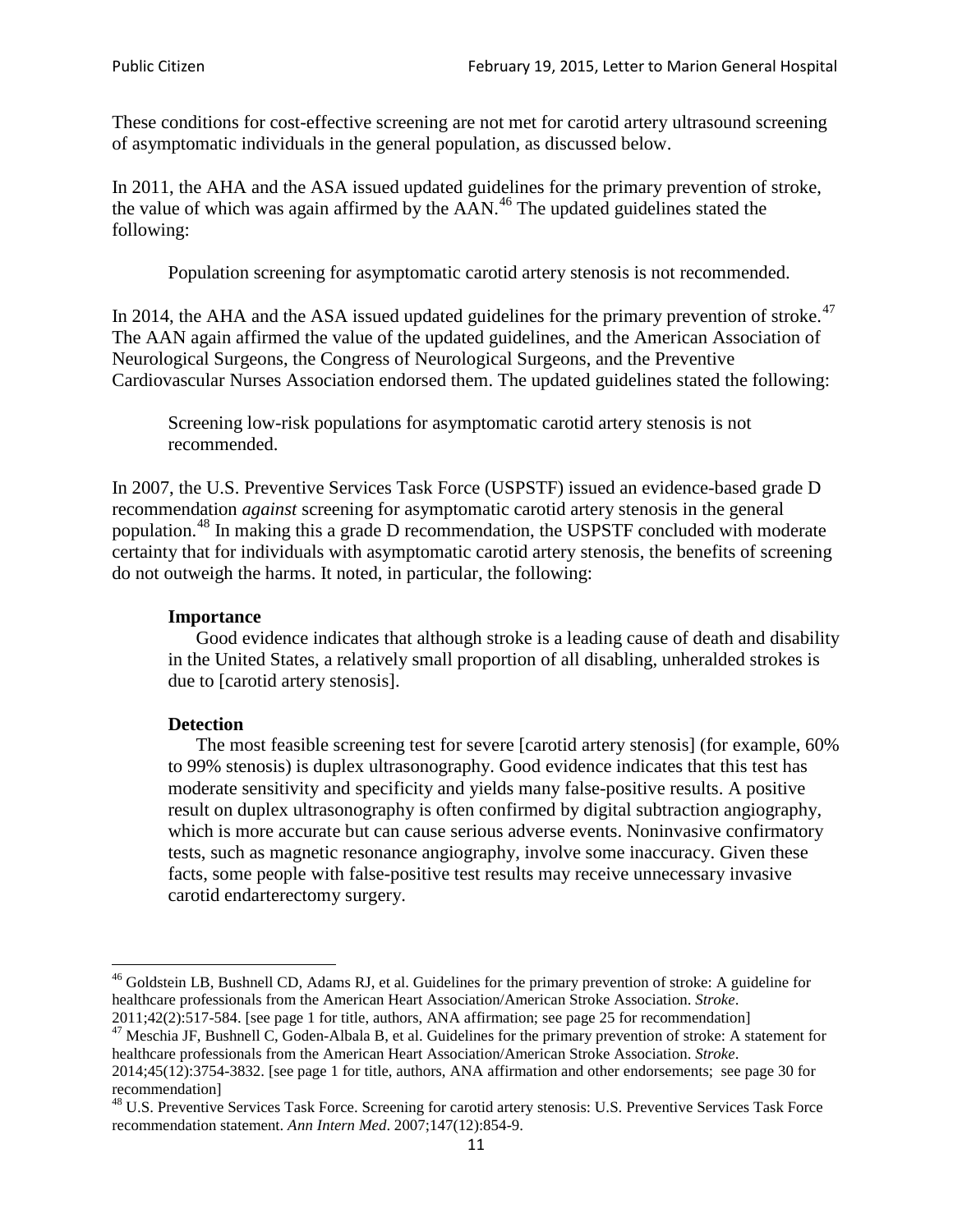### **Benefits of Detection and Early Intervention**

Good evidence indicates that in selected, high-risk trial participants with asymptomatic severe [carotid artery stenosis], carotid endarterectomy by selected surgeons reduces the 5-year absolute incidence of all strokes or perioperative death by approximately 5%. These benefits would be less among asymptomatic people in the general population. For the general primary care population, the benefits are judged to be no greater than small.

### **Harms of Detection and Early Intervention**

Good evidence indicates that both the testing strategy and the treatment with carotid endarterectomy can cause harms. A testing strategy that includes angiography will itself cause some strokes. A testing strategy that does not include angiography will cause some strokes by leading to carotid endarterectomy in people who do not have severe [carotid artery stenosis]. In excellent centers, carotid endarterectomy is associated with a 30-day stroke or mortality rate of about 3%; some areas have higher rates. These harms are judged to be no less than small.

In July 2014, the USPSTF issued an updated recommendation against screening for asymptomatic carotid artery stenosis in the general population.<sup>[49](#page-11-0)</sup> In reaffirming its prior recommendation, the USPSTF concluded with moderate certainty that the harms of screening for asymptomatic carotid artery stenosis outweigh the benefits. The USPSTF presented the following updated rationale: $50$ 

### **Importance**

Stroke is a leading cause of death and disability in the United States. Although asymptomatic carotid artery stenosis is a risk factor for stroke, it causes a relatively small proportion of strokes.

#### **Detection**

The most feasible screening test for carotid artery stenosis (defined as 60% to 99% stenosis) is ultrasonography. Although adequate evidence indicates that this test has high sensitivity and specificity, in practice, ultrasonography yields many false-positive results in the general population, which has a low prevalence of carotid artery stenosis (approximately 0.5% to 1%). There are no externally validated, reliable tools that can determine who is at increased risk for carotid artery stenosis or for stroke when carotid artery stenosis is present. Adequate evidence indicates that the accuracy of screening by auscultation of the neck is poor.

## **Benefits of Detection and Early Intervention**

There is no direct evidence on the benefits of screening for carotid artery stenosis. Adequate evidence indicates that in selected trial participants with asymptomatic carotid artery stenosis, carotid endarterectomy (CEA) performed by selected surgeons reduces the absolute incidence of all strokes or perioperative death by approximately 3.5%

<span id="page-11-0"></span><sup>&</sup>lt;sup>49</sup> LeFevre on behalf of the U.S. Preventive Services Task Force. Screening for asymptomatic carotid artery stenosis: U.S. Preventive Services Task Force Recommendation Statement. *Ann Intern Med*. Published online July 8, 2014. doi:10.7326/M14-1333. <sup>50</sup> *Ibid*.

<span id="page-11-1"></span>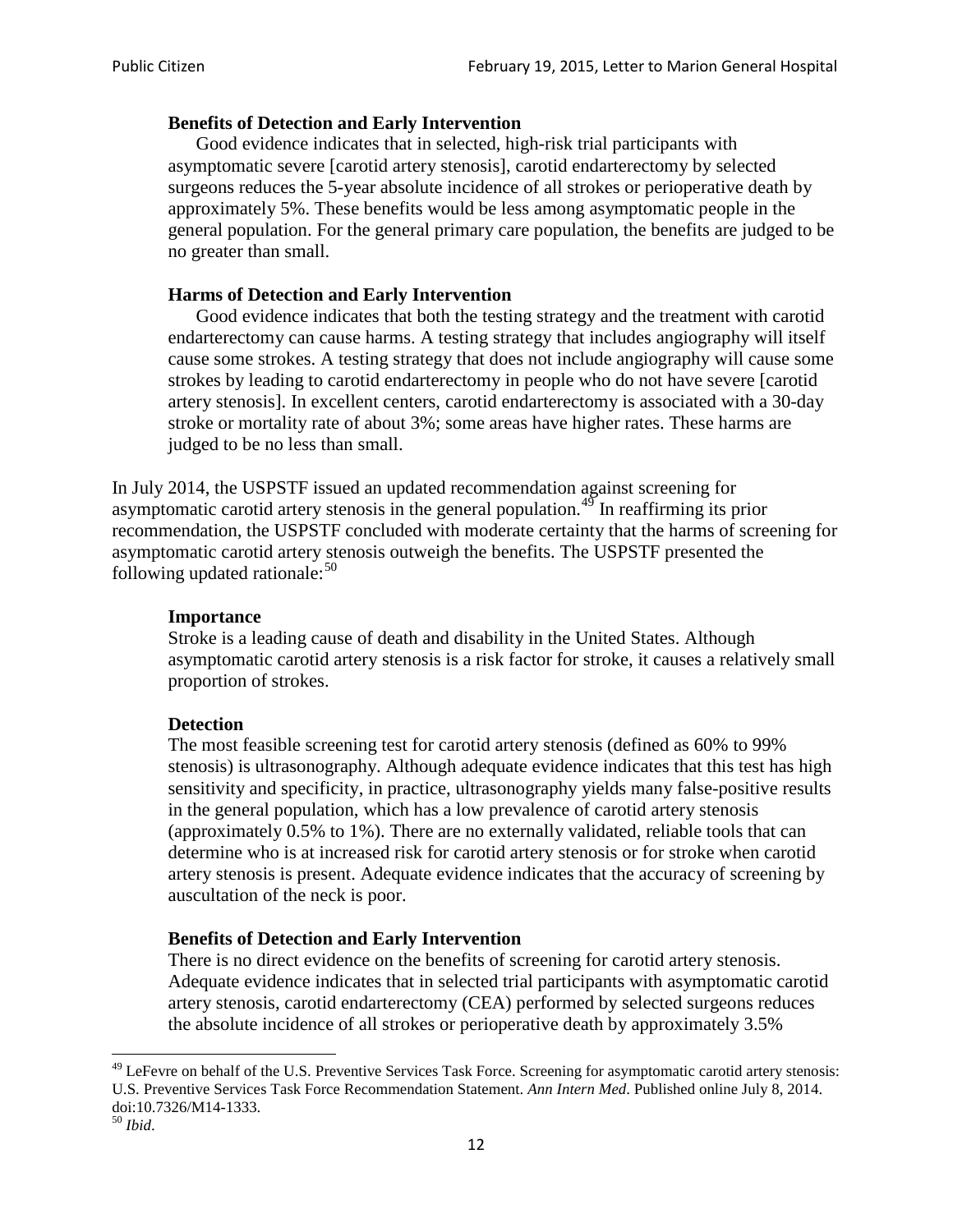compared with (outdated) medical management. However, this difference is probably smaller with current optimal medical management. The magnitude of these benefits would be smaller in asymptomatic persons in the general population. For the general primary care population, the magnitude of benefit is small to none. There is no evidence that identification of asymptomatic carotid artery stenosis leads to any benefit from adding or increasing medication doses (beyond current standard medical therapy for cardiovascular disease prevention).

## **Harms of Detection and Early Intervention**

Adequate evidence indicates that both the testing strategy for carotid artery stenosis and treatment with CEA can cause harms. Although screening with ultrasonography has few direct harms, all screening strategies, including those with or without confirmatory tests (that is, digital subtraction or magnetic resonance angiography), have imperfect sensitivity and specificity and could lead to unnecessary interventions and result in serious harms. In selected centers similar to those in the trials, CEA is associated with a 30-day stroke or mortality rate of approximately 2.4%; reported rates are as high as approximately 5% in low-volume centers and 6% in certain states. Myocardial infarctions are reported in 0.8% to 2.2% of patients after CEA. The 30-day stroke or mortality rate after carotid angioplasty and stenting (CAAS) is approximately 3.1% to 3.8%. The overall magnitude of harms of screening and subsequent treatment of asymptomatic carotid artery stenosis is small to moderate depending on patient population, surgeon, center volume, and geographic location.

In 2007, the American Society of Neuroimaging, with co-sponsorship by the Society of Vascular and Interventional Neurology, issued evidence-based recommendations on the screening of asymptomatic carotid artery disease in the general population and selected subsets of patients.<sup>[51](#page-12-0)</sup> These societies issued a grade E recommendation *against* screening for carotid artery stenosis in the general population or in a selected population based on age, gender or any other variable alone. The criteria for a grade E recommendation were that the prevalence of disease may be high or low but detection and treatment is documented to have no benefit, or prevalence of disease is low. They also issued a grade A recommendation that screening of selective subpopulations of adults age 65 or older with at least three cardiovascular risk factors (hypertension, coronary artery disease, current cigarette smoking or hyperlipidemia) needs to be considered. The criteria of a grade A recommendation were that the prevalence of disease is high and detection and treatment is of documented benefit.

In 2011, the Society for Vascular Surgery issued a position statement recommending ultrasound screening of carotid arteries only for high-risk individuals age 55 or older, taking into account cardiovascular risk factors, such as a history of hypertension, diabetes mellitus, smoking,

<span id="page-12-0"></span><sup>&</sup>lt;sup>51</sup> Qureshi AI, Alexandrov AV, Tegeler CH, et al. Guidelines for screening of extracranial carotid artery disease: a statement for healthcare professionals from the multidisciplinary practice guidelines committee of the American Society of Neuroimaging; cosponsored by the Society of Vascular and Interventional Neurology. *J Neuroimaging*. 2007;17(1):19-47.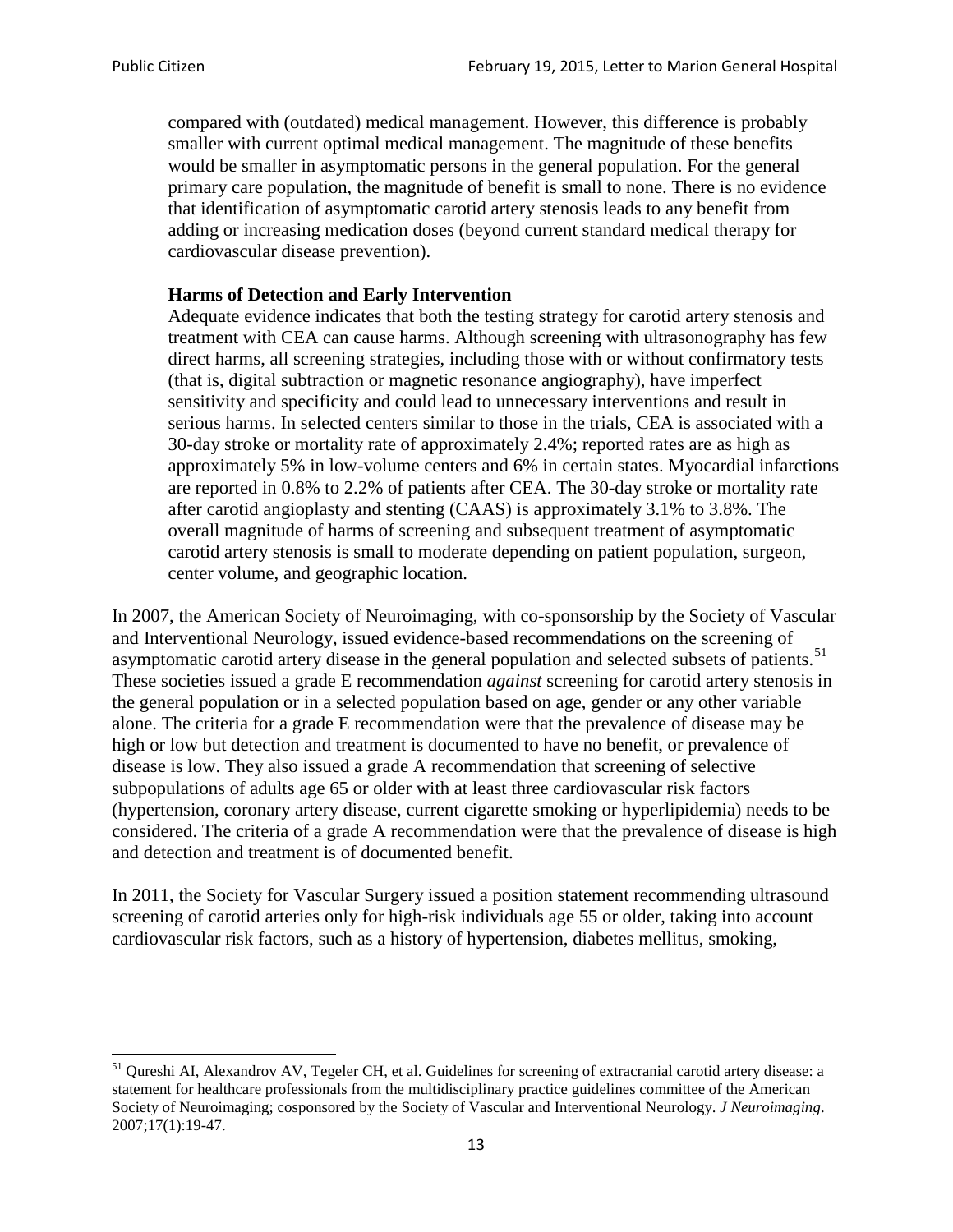hypercholesterolemia, or known cardiovascular disease.<sup>[52](#page-13-0)</sup> The position statement provided little substantive evidence to support this recommendation.

Thus, screening for carotid artery stenosis with ultrasound in the general, asymptomatic population has *not* been shown to significantly improve clinical outcomes, and numerous medical professional organizations strongly recommend against such screening.

## **C. Abdominal Aortic Aneurysm Ultrasound:**

The Life Line Screening online promotional materials state:<sup>[53](#page-13-1)</sup>

An Abdominal Aortic Aneurysm (AAA), a specific kind of aneurysm, is a condition in which the lining of the blood vessel called the aorta is enlarged within the abdomen. Abdominal aortic aneurysms pose a threat because they are usually silent until a medical emergency occurs.

The abdominal aorta is the largest blood vessel in the body and the main artery that originates in the heart. As the lining weakens from age and other risk factors, the vessel wall thins and expands. …

Screening for Aortic Aneurysms

• A painless, non-invasive procedure, an abdominal aortic aneurysm screening requires you to lie on your back while a technician uses ultrasound to take images and measurements of your abdominal aorta. …

Who should have an aortic aneurysm screening?

• Anyone with risk factors

How often should I get an aortic aneurysm screening?

• Annually

By definition, an AAA is present when aortic diameter equals or exceeds 3.0 cm (slightly more than one inch).<sup>[54](#page-13-2)</sup> Most people who have an AAA show no signs or symptoms until it ruptures. The strongest risk factor for *rupture* of an AAA is the aortic diameter.<sup>[55](#page-13-3)</sup> Thus, risk of AAA rupture rises with increasing size of the aneurysm. AAAs with a diameter between 3.0 and 3.9

<span id="page-13-0"></span><sup>&</sup>lt;sup>52</sup> Society for Vascular Surgery. SVS position statement on vascular screenings. January 2011. http://www.vascularweb.org/about/positionstatements/Pages/svs-position-statement-on-vascular-screening.aspx.<br>Accessed January 14, 2015.

<span id="page-13-1"></span>Accessed Line Screening. Abdominal aortic aneurysm screening. http://www.lifelinescreening.com/What-We-<br>Do/What-We-Screen-For/Abdominal-Aortic-Aneurysms. Accessed January 9, 2015.

<span id="page-13-2"></span> $\frac{1}{54}$  Fleming C, Whitlock EP, Beil TL, Lederle FA. Screening for abdominal aortic aneurysm: A best-evidence systematic review for the U.S. Preventive Services Task Force. *Ann Intern Med.* 2005;142(3):203-211.<br><sup>55</sup> Lederle FA, Johnson GR, Wilson SE, et al. Rupture rate of large abdominal aortic aneurysms in patients refusing

<span id="page-13-3"></span>or unfit for elective repair. *JAMA*. 2002;287(22):2968-2972.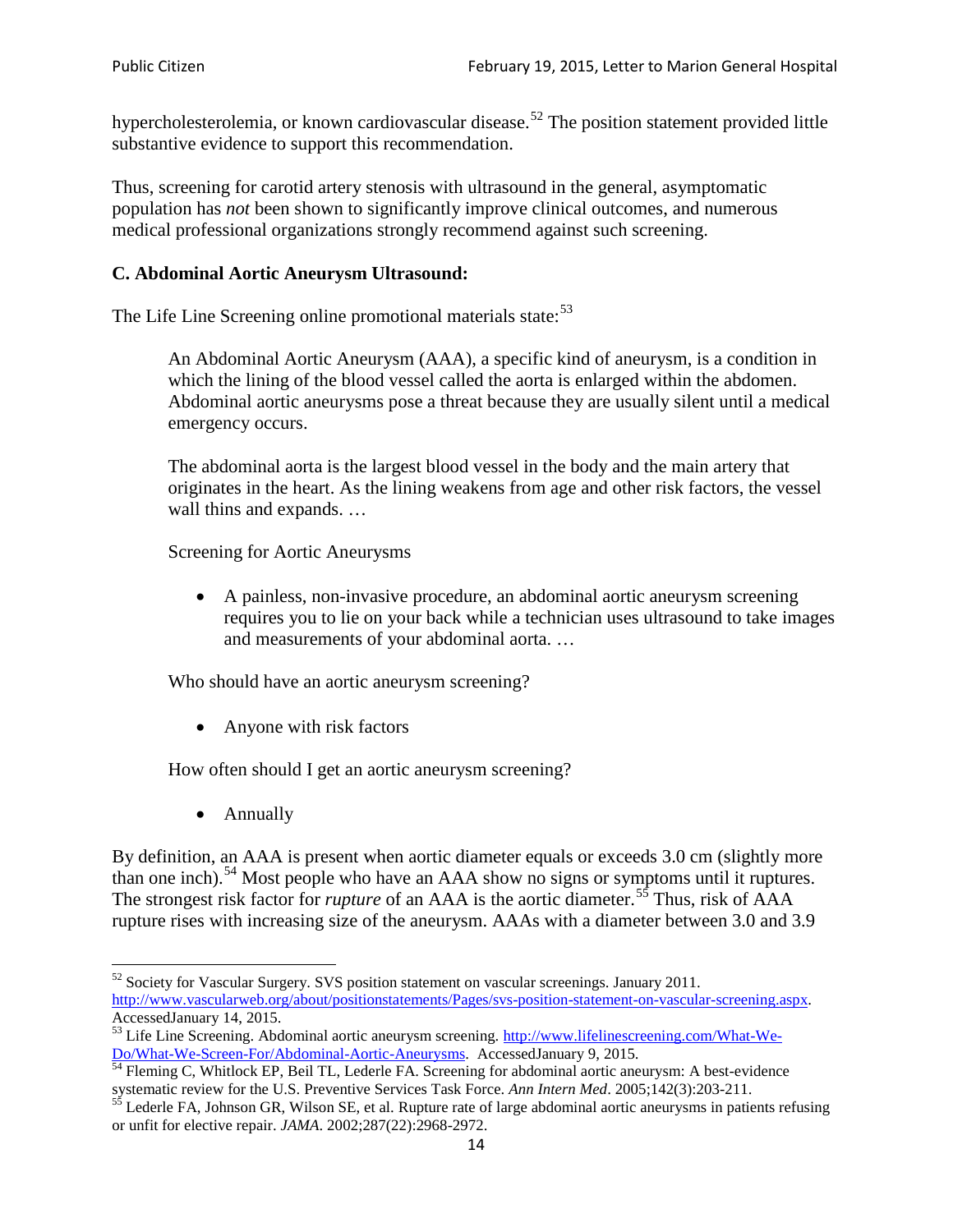cm have an essentially 0 percent annual rupture risk; those with between 4.0 and 4.9 cm have a 1 percent risk; and those between 5.0 and 5.9 cm have a 11 percent annual rupture risk.<sup>[56](#page-14-0)</sup>

In a study of an unselected general population in the U.K., the prevalence of AAA was six times greater in men than women for all age groups.<sup>[57](#page-14-1)</sup> For men not screened for  $AAA$ , almost all deaths from ruptured AAAs occurred after age 65, with more than half occurring before age 80.<sup>[58](#page-14-2)</sup> For women not screened for AAA, the majority of AAA-related deaths occurred after age 80.<sup>[59](#page-14-3)</sup>

Several major medical professional organizations affirmatively recommend one-time ultrasound screening for AAAs *only in certain high-risk individuals* given the epidemiology of AAAs described above, and we are not aware of any major medical professional organization that endorses indiscriminate ultrasound screening for AAAs in low-risk, asymptomatic individuals.

In 2005, the USPSTF issued the following evidence-based recommendations for AAA screening:  $60$ 

(1) A grade B recommendation for one-time screening for AAA by ultrasonography in men age 65 to 75 who have ever smoked. In making this a grade [B recommendation,](http://www.uspreventiveservicestaskforce.org/uspstf/gradespre.htm#brec) the USPSTF offered the following rationale:

> The USPSTF found good evidence that screening for AAA and surgical repair of large AAAs ( $\geq$ 5.5 cm) in men age 65 to 75 years who have ever smoked (current and former smokers) leads to decreased AAA-specific mortality. There is good evidence that abdominal ultrasonography, performed in a setting with adequate quality assurance (that is, in an accredited facility with credentialed technologists), is an accurate screening test for AAA. There is also good evidence of important harms of screening and early treatment, including an increased number of surgeries with associated clinically significant morbidity and mortality, and short-term psychological harms. On the basis of the moderate magnitude of net benefit, the USPSTF concluded that the benefits of screening for AAA in men age 65 to 75 years who have ever smoked outweigh the harms.

(2) No recommendation for or against screening for AAA in men age 65 to 75 who have *never* smoked. In making this grade C recommendation, the USPSTF offered the following rationale:

> The USPSTF found good evidence that screening for AAA in men age 65 to 75 years who have never smoked leads to decreased AAA-specific mortality. There is, however, a lower prevalence of large AAAs in men who have never smoked

<span id="page-14-0"></span><sup>&</sup>lt;sup>56</sup> LeFevre ML on behalf of the U.S. Preventive Services Task Force. Screening for abdominal aortic aneurysm: U.S. Preventive Services Task Force recommendation statement. *Ann Intern Med*. Online June 24, 2014. doi:

<span id="page-14-1"></span><sup>10.7326/</sup>M14-1204.<br> $57$  Scott RA, Bridgewater SG, Ashton HA. Randomized clinical trial of screening for abdominal aortic aneurysm in women. *Br J Surg.* 2002;89(3):283-285.

<span id="page-14-4"></span><span id="page-14-3"></span>

<span id="page-14-2"></span><sup>&</sup>lt;sup>58</sup> *Ibid.*<br><sup>59</sup> *Ibid.* 2002;<br><sup>60</sup> U.S. Preventive Services Task Force. Screening for abdominal aortic aneurysm: Recommendation statement. *Ann Intern Med*. 2005;142(3):198-202.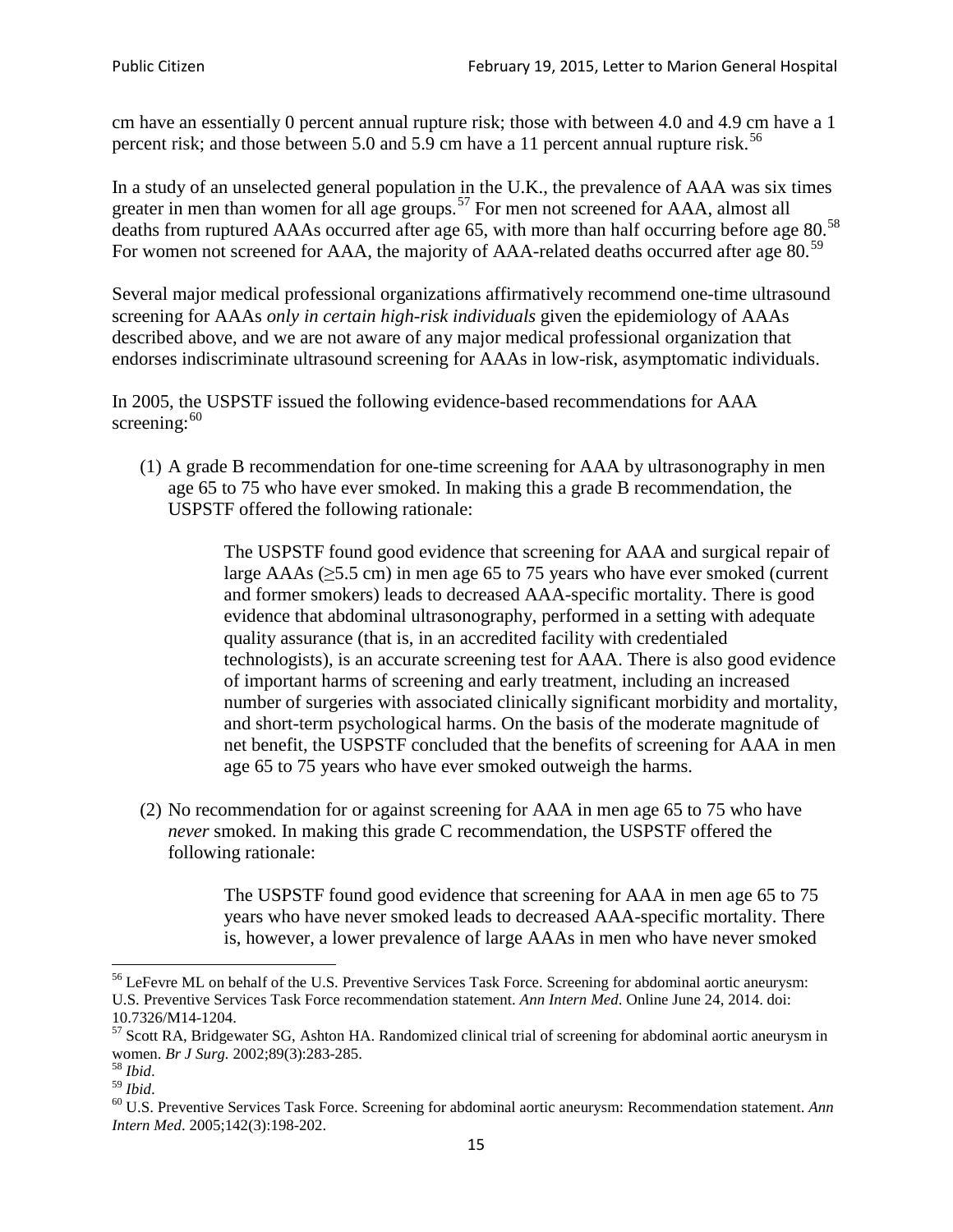compared with men who have ever smoked; thus, the potential benefit from screening men who have never smoked is small. There is good evidence that screening and early treatment lead to important harms, including an increased number of surgeries with associated clinically significant morbidity and mortality, and short-term psychological harms. The USPSTF concluded that the balance between the benefits and harms of screening for AAA is too close to make a general recommendation in this population.

(3) A grade D recommendation *against* routine screening for AAA in women. In making this a grade D recommendation, the USPSTF offered the following rationale:

> Because of the low prevalence of large AAAs in women, the number of AAArelated deaths that can be prevented by screening this population is small. There is good evidence that screening and early treatment result in important harms, including an increased number of surgeries with associated morbidity and mortality, and psychological harms. The USPSTF concluded that the harms of screening women for AAA therefore outweigh the benefits.

In June 2014, the USPSTF issued a revised recommendation statement, based on an updated review of the available evidence published between January 2004 and January 2013.<sup>[61](#page-15-0)</sup> The updated recommendations differ slightly from the 2005 recommendations and include the following: $62$ 

(1) A grade B recommendation for one-time screening for AAA with ultrasonography in men ages 65 to 75 who have ever smoked (no change from 2005). The USPSTF provided the following updated rationale for this unchanged recommendation:

> Four large, population-based, randomized, controlled trials (RCTs) show that invitation to 1-time screening for AAA is associated with reduced AAA-specific mortality in men. This benefit begins 3 years after testing and persists up to 15 years. In addition, risk reduction for AAA rupture and emergency surgery persists up to 10 to 13 years.

> In the 2 highest-quality trials, the relative reduction in AAA-specific mortality after 13 years was 42% to 66%. In the largest trial, where prevalence of AAA was approximately 5% in the screened group, screening was associated with an absolute risk reduction in death of 1.4 per 1000 men.

Abdominal aortic aneurysms are most prevalent in men who have ever smoked, occurring in approximately 6% to 7% of this population. This prevalence increases the importance of screening in these men because it maximizes the absolute benefit that could be achieved (that is, it improves the likelihood that

<span id="page-15-0"></span><sup>61</sup> Guirguis-Blake JM, Beil TL, Senger CA Whitlock EP. Ultrasonography screening for abdominal aortic aneurysms: A systematic review for the U.S. Preventive Services Task Force. *Ann Intern Med*. 2014;160(5):321- 329.

<span id="page-15-1"></span> $62$  LeFevre ML on behalf of the U.S. Preventive Services Task Force. Screening for abdominal aortic aneurysm: U.S. Preventive Services Task Force recommendation statement. *Ann Intern Med*. 2014;161(4):281-290..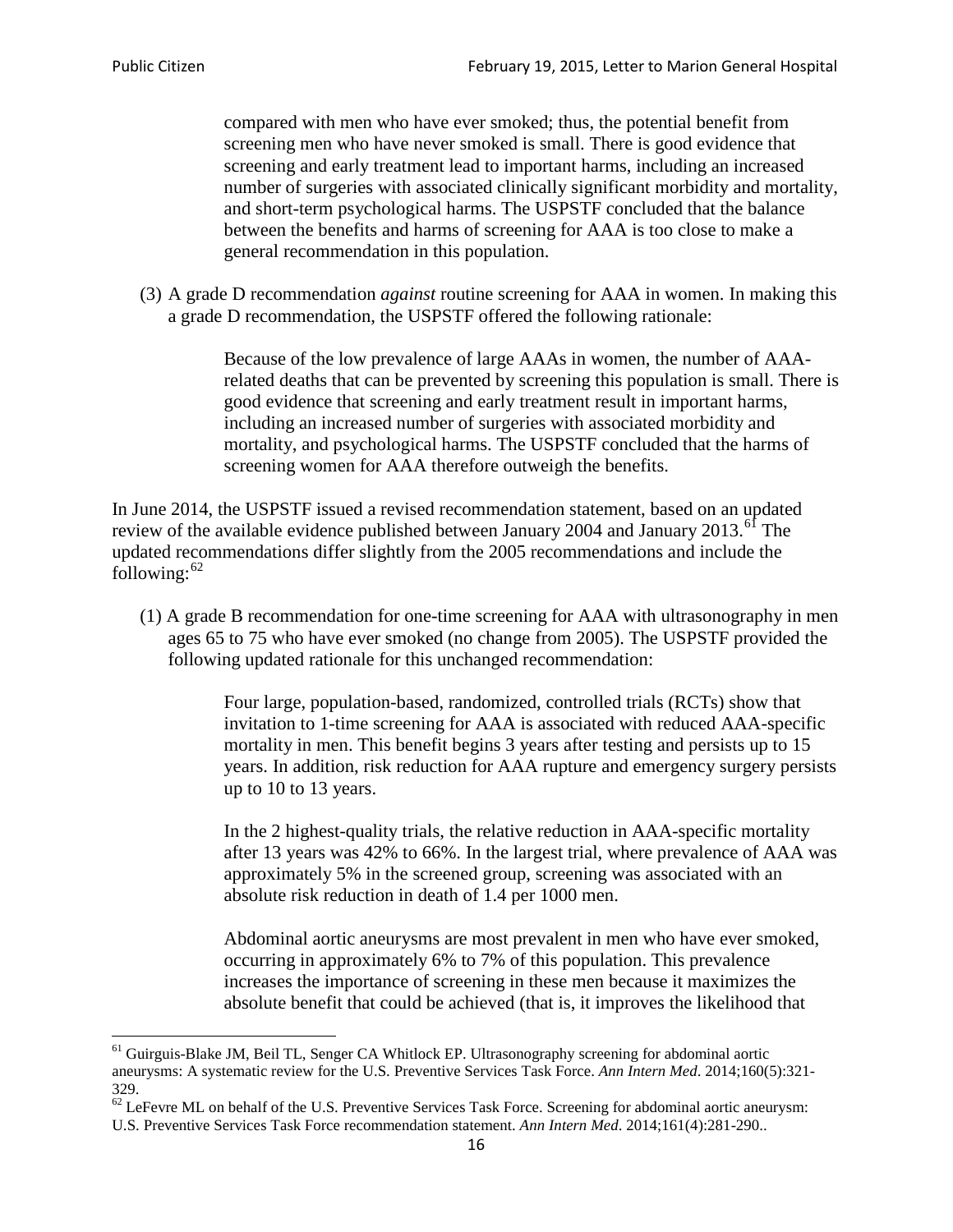men in this group will benefit from screening). Convincing evidence shows that 1-time screening with ultrasonography results in a moderate benefit in men aged 65 to 75 years who have ever smoked.

The USPSTF concluded with high certainty that screening for AAA with ultrasonography in men ages 65 to 75 who have ever smoked has a moderate net benefit.

(2) A grade C recommendation that clinicians *selectively* offer screening for AAA in men ages 65 to 75 who have never smoked rather than routinely screening all men in this group. Evidence indicates that the net benefit of screening all men ages 65 to 75 years who have never smoked is small. In determining whether this service is appropriate in individual cases, patients and clinicians should consider the balance of benefits and harms on the basis of evidence relevant to the patient's medical history, family history, other risk factors, and personal values. The USPSTF offered the following rationale for this new recommendation:

> Screening men overall reduces AAA-specific death, rupture, and emergency surgery. However, the lower prevalence of AAA in men who have never smoked (approximately 2%) substantially reduces the absolute benefit (that is, it greatly lowers the probability that men in this group will benefit from screening). Adequate evidence shows that 1-time screening for AAA with ultrasonography results in a small benefit in men aged 65 to 75 years who have never smoked.

The USPSTF also suggested the following clinical considerations with respect to this new recommendation:

Despite the demonstrated benefits of screening for AAA in men overall, the lower prevalence of AAA in male never-smokers versus male ever-smokers suggests that clinicians should consider a patient's risk factors and the potential for harm before screening for AAA rather than routinely offering screening to all male never-smokers. Important risk factors for AAA include older age and a firstdegree relative with an AAA; other risk factors include a history of other vascular aneurysms, coronary artery disease, cerebrovascular disease, atherosclerosis, hypercholesterolemia, obesity, and hypertension. Factors associated with a reduced risk for AAA include African American race, Hispanic ethnicity, and diabetes.

(3) An I statement concluding that the current evidence is insufficient to assess the balance of benefits and harms of screening for AAA in women ages 65 to 75 who have ever smoked. (An I statement means the USPSTF concludes that the current evidence is insufficient to assess the balance of benefits and harms of the service. Evidence may be lacking, of poor quality, or conflicting, and the balance of benefits and harms cannot be determined.) The USPSTF offered the following rationale for this draft statement:

> *Potential Preventable Burden.* A screening study in Sweden found that the prevalence of AAA in women aged 70 years was low (0.8%) for ever-smokers but increased to 2.0% for current smokers. A meta-analysis of individual-patient data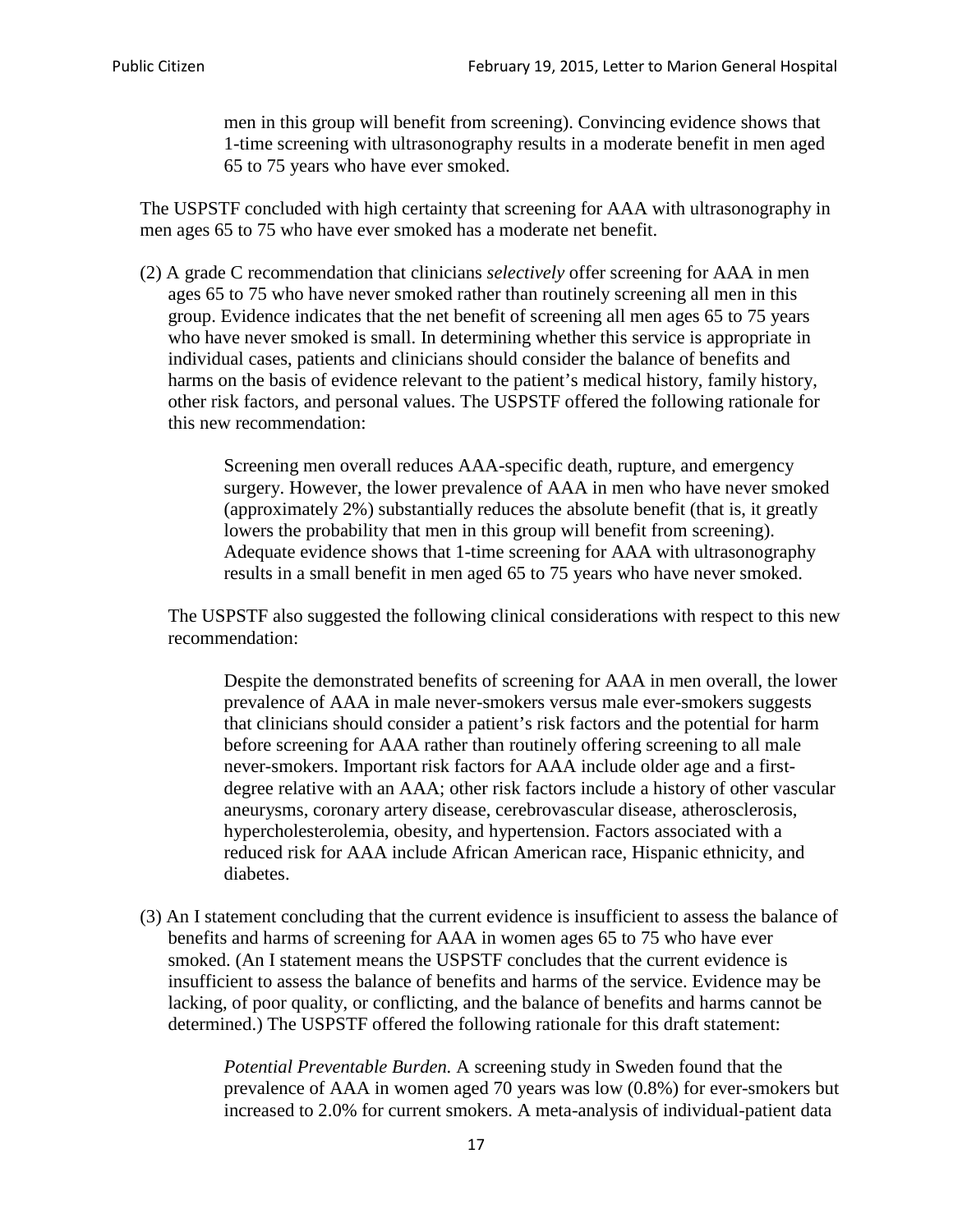found that women have a higher risk than men for AAA rupture at the same diameter (hazard ratio [HR], 3.76 [95% CI, 2.58 to 5.47]). However, AAAassociated deaths occur at an older age in women (at a time of increased competing causes of death and a declining benefit–risk ratio for operative interventions), with 70% of deaths occurring after age 80 years in women compared with fewer than 50% in men. In the only screening RCT that included women, most screen-detected AAAs in women were small (3.0 to 3.9 cm) and AAA-specific mortality was low in screened and unscreened women  $(<0.2\%)$ after 10 years.

*Potential Harms.* Four RCTs (primarily done in men) showed that screening for AAA doubled the rate of AAA-associated surgeries, largely driven by an increase in elective surgeries. Most screen-detected AAAs were below the 5.5-cm threshold for immediate repair. This finding generally results in long-term or lifelong surveillance and is probably associated with some amount of overtreatment, although the magnitude of this burden is difficult to quantify.

Most screening trials reported an associated decrease in emergency AAA repairs and a reduced 30-day mortality rate associated with emergency surgery in populations invited to screen, although mortality associated with elective surgery was not reduced. Operative mortality associated with AAAs is higher in women than in men (7% vs. 5% for open repair and 2% vs. 1% for endovascular repair, respectively).

*Costs.* In addition to the cost of ultrasonography screening (approximately \$100), the estimated potential associated cost of elective surgery to repair a screendetected AAA ranges from \$37 000 to \$43 000. Potential opportunity costs also may arise, because screening may take the place of other preventive activities that may be more beneficial to the patient.

*Current Practice.* Screening for AAA is provided as part of the "welcome-to-Medicare visit" for women who have a family history of AAA. However, the evidence is insufficient to accurately characterize current practice patterns related to screening for AAA in women.

A retrospective analysis from 2000 to 2010 used the National Inpatient Sample, a database that has a stratified 20% random sample of all nonfederal inpatient hospital admissions in the United States. This analysis found that women are more likely than men to have open surgery versus endovascular aneurysm repair (EVAR) for unruptured AAA (24% vs. 17%, respectively), potentially because of issues with access to the iliac artery (that is, smaller artery size) that may preclude endovascular management.

A retrospective review of 4026 AAA repairs in the Vascular Study Group of New England database (a voluntary registry from 30 academic and community hospitals in the 6 New England states) reported that women were more likely than men to have open surgery versus EVAR and to be older and have smaller aortic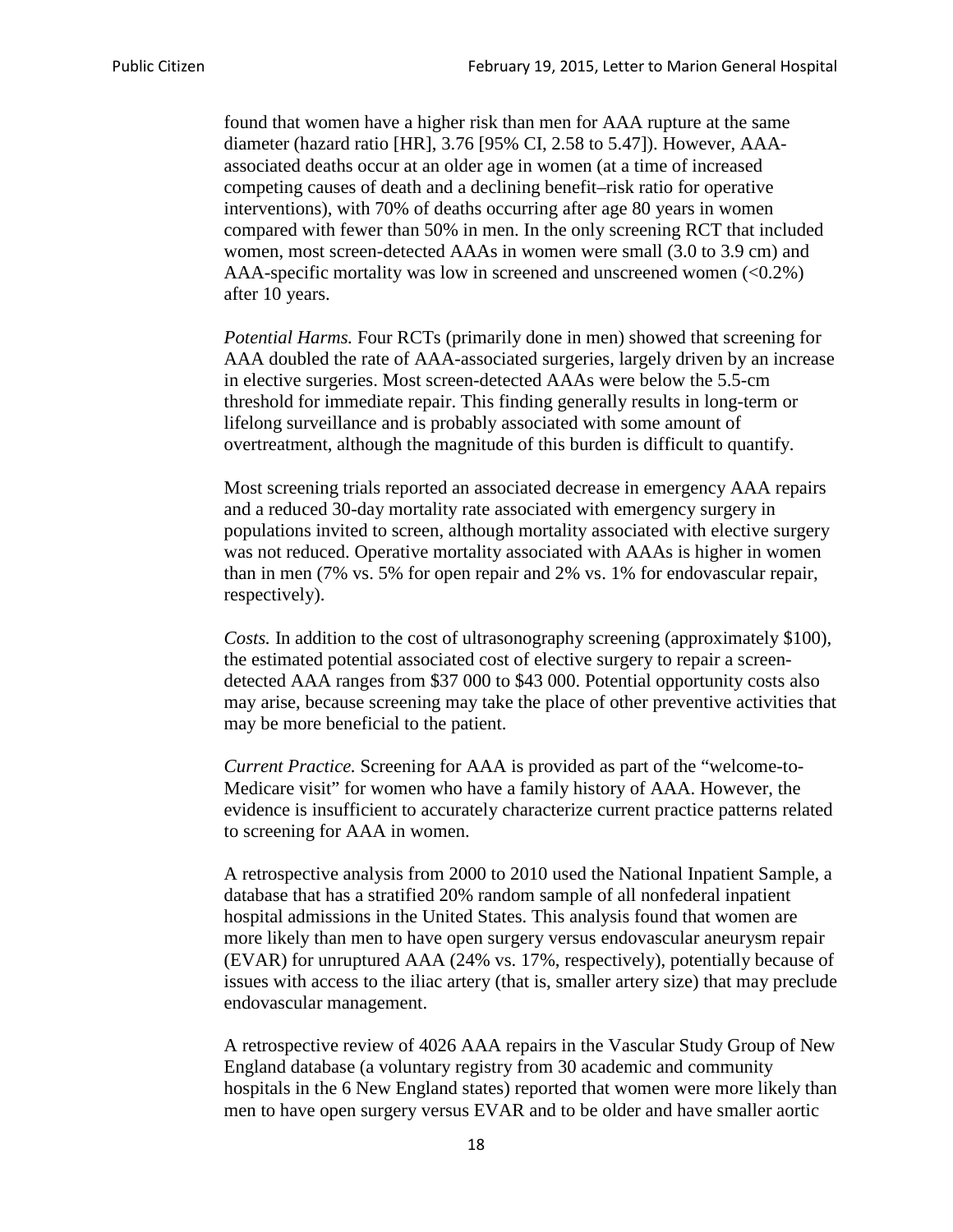diameters at the time of repair. Postoperative complications were higher in women than in men after elective EVAR or open repair, including emergency reoperations, dysrhythmias, leg ischemia or emboli, bowel ischemia, or need for discharge to another medical facility rather than home.

(4) A grade D recommendation *against* routine screening for AAA in women who have never smoked. The USPSTF offered the following rationale for this draft updated recommendation:

> The prevalence of AAA in women who have never smoked is low (0.03% to 0.60% in women aged 50 to 79 years). The evidence also shows no apparent benefit of screening for AAA in women. The USPSTF therefore concludes that adequate evidence shows that the absolute benefit of 1-time screening for AAA with ultrasonography in women who have never smoked can effectively be bounded at none or almost none.

In discussing the harms of detection and early treatment of AAAs, the USPSTF noted the following: $63$ 

In the available trials, groups invited to screening were approximately twice as likely as control groups to have any AAA surgery within 3 to 5 years, predominantly driven by an increase in elective surgeries. More than 90% of AAAs identified by screening were below the 5.5-cm threshold for immediate repair. Detecting smaller AAAs generally leads to long-term (potentially lifelong) surveillance.

A person's risk for death related to elective surgery for AAA is lower than that for death related to emergency surgery for rupture. However, the increase in the overall rates of detection and surgery in the screening groups still potentially represents a harm. A proportion of AAAs will never rupture because they do not advance or because a person dies of a competing cause.

The exact extent of overdiagnosis and overtreatment is difficult to estimate. One study from Massachusetts General Hospital reviewed 24 000 consecutive autopsies between 1952 and 1975 and found that 75% of the 473 patients who died with an undetected or unoperated AAA had a cause of death not related to the AAA (41% were >5.1 cm in diameter). Given that even elective treatment is associated with some risk for perioperative mortality, overtreatment is an important issue to consider when deciding whether to screen for this condition....

Convincing evidence shows that the harms associated with 1-time screening for AAA with ultrasonography are at least small in all populations and potentially higher in women because of their higher risk for operative mortality.

In 2011, the Society for Vascular Surgery issued a position statement on vascular screening recommending a one-time ultrasound screening for AAA for all men age 65 or older and

<span id="page-18-0"></span><sup>63</sup> *Ibid*.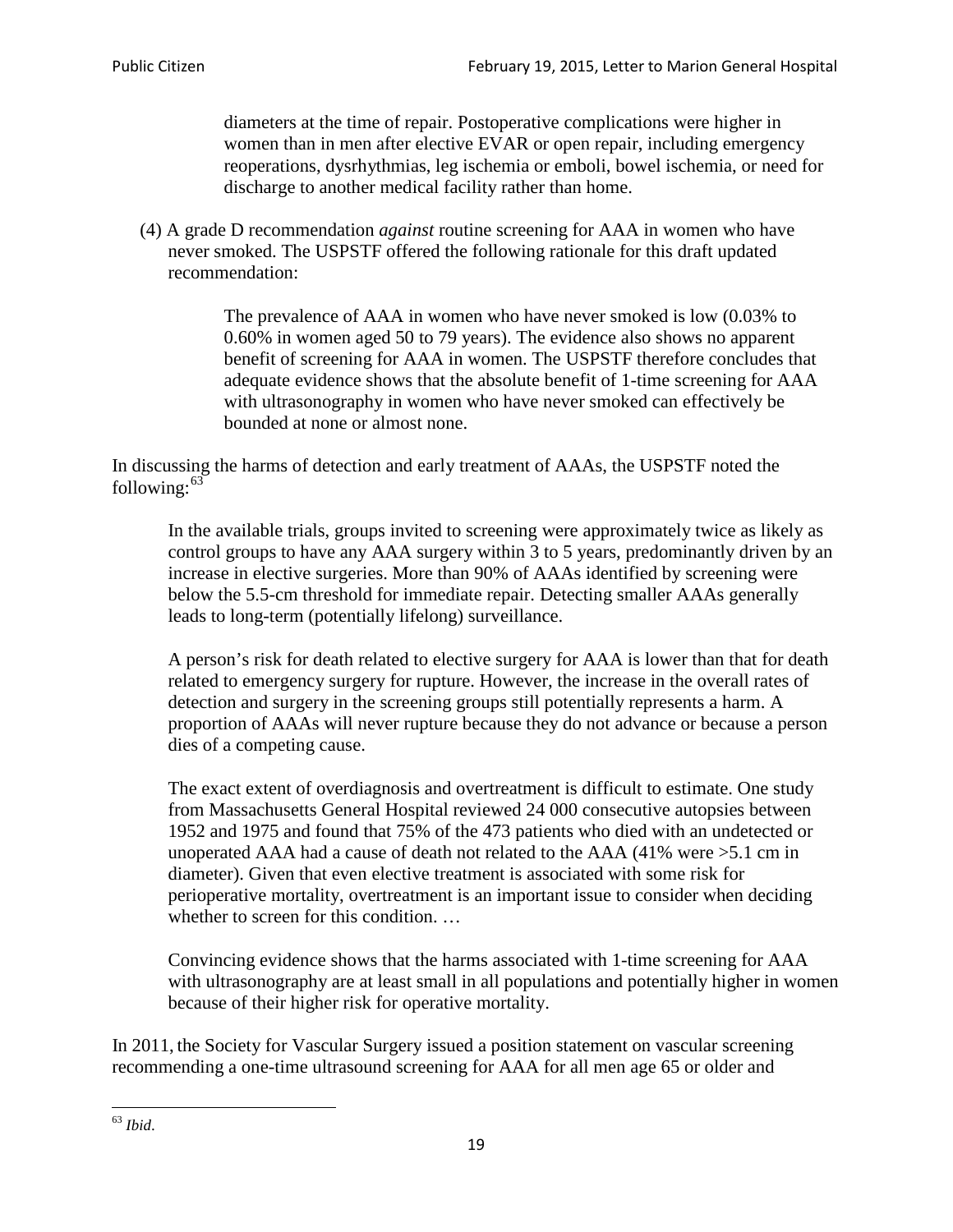screening men as early as age 55 who have a family history of AAA.<sup>[64](#page-19-0)</sup> The society also recommended one-time ultrasound screening for AAA for all women age 65 or older who have a family history of AAA or have smoked.

In 2012, the ACCF, American College of Radiology, American Institute of Ultrasound in Medicine, American Society of Echocardiography, American Society of Nephrology, Intersocietal Commission for the Accreditation of Vascular Laboratories, Society for Cardiovascular Angiography and Interventions, Society of Cardiovascular Computed Tomography, Society for Interventional Radiology, Society for Vascular Medicine, and Society for Vascular Surgery jointly issued evidence-based appropriate use criteria for noninvasive vascular testing (ultrasound and physiological testing) for a variety of possible indications.<sup>[65](#page-19-1)</sup> For each indication, these organizations classified the use of noninvasive vascular testing into one of the following three categories:

- **Appropriate:** The test is one in which the expected incremental information, combined with clinical judgment, exceeds the expected negative consequences — including the risks of the procedure itself and the downstream impact of poor test performance such as delay in diagnosis (false-negatives) or inappropriate diagnosis (false-positives) — by a sufficiently wide margin for the specific indication that the procedure is generally considered acceptable care and a reasonable approach for the indication.
- **Uncertain:** The test *may* be generally acceptable and *may* be a reasonable approach for the specific indication; uncertainty also implies that more research and/or patient information is needed to classify the indication definitively.
- **Inappropriate:** The test *is not* generally acceptable and *is not* a reasonable approach for the specific indication.

These organizations classify screening for AAA as *inappropriate* for anyone under age 65 with no history of smoking, except as noted below. They also classify such screening as *uncertain* for anyone 65 or older with no history of smoking.

These organizations did classify screening for AAA as *appropriate* for the following subgroups:

- Adults older than age 60 with a first-degree relative with an AAA.
- Adults age 65 or older who are current or former smokers.

In summary, the USPSTF and many other major medical professional organizations recommended against routine screening for AAA, or designate such screening as inappropriate for those individuals who are not at high risk for developing AAA. Screening for AAA in the

<span id="page-19-0"></span><sup>64</sup> Society for Vascular Surgery. SVS Position Statement on Vascular Screenings. January 2011. [http://www.vascularweb.org/about/positionstatements/Pages/svs-position-statement-on-vascular-screening.aspx.](http://www.vascularweb.org/about/positionstatements/Pages/svs-position-statement-on-vascular-screening.aspx) 

<span id="page-19-1"></span>Accessed August 21, 2014.<br><sup>65</sup> Mohler ER, Gornik HL, Gerhard-Herman M, et al. ACCF/ACR/AIUM/ASE/ASN/ICAVL/SCAI/SCCT/SIR/ SVM/SVS 2012 appropriate use criteria for peripheral vascular ultrasound and physiological testing part I: Arterial ultrasound and physiological testing*. J Am Coll Cardiol*. 2012;60(3):242-276.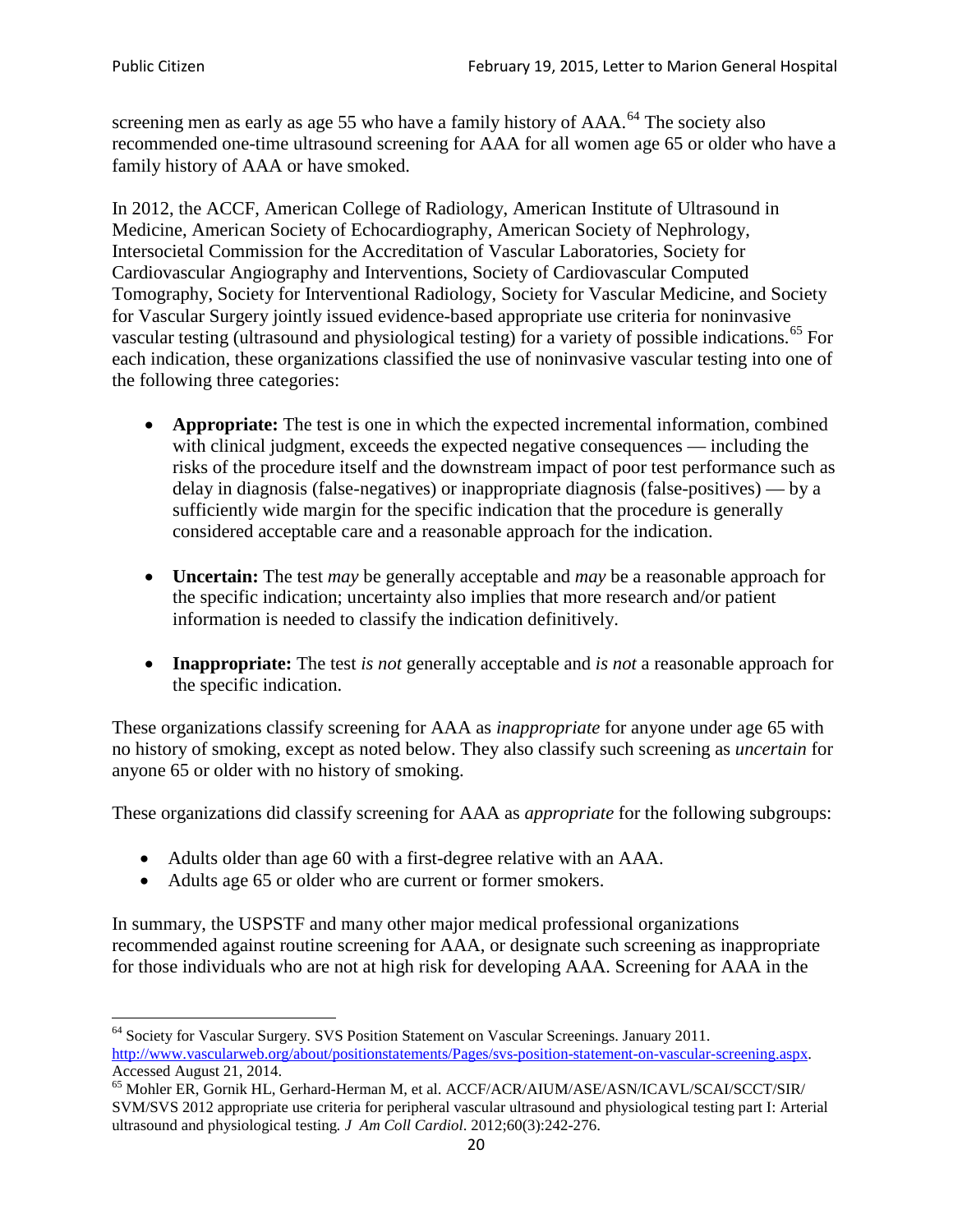general, asymptomatic population has *not* been shown to significantly improve clinical outcome and is likely to do more harm than good.

## **D. Peripheral Arterial Disease Test:**

The Life Line Screening online promotional materials state:<sup>[66](#page-20-0)</sup>

Peripheral Arterial Disease (PAD), more commonly known as hardening of the arteries, affects about eight million Americans. It is a condition in which the large and mediumsized arteries supplying blood to the legs become narrow or clogged, constricting the flow of blood. PAD is caused by atherosclerosis, a gradual process in which cholesterol and scar tissue build up, forming a substance called plaque that clogs the artery. PAD not only causes pain and disability, it also is associated with a much higher risk of heart disease. …

Peripheral Arterial Disease Screening

o A quick, easy and non-invasive procedure, PAD screening is done by using the ankle-brachial index (ABI). After removing your socks and shoes, you will have pressure cuffs placed around your upper arms and ankles. A small ultrasound device will then measure the systolic blood pressure in your limbs. …

Who should have a peripheral arterial disease screening?

• Anyone with risk factors

How often should I get a peripheral arterial disease screening?

• Annually

In 2012, the ACCF, American College of Radiology, American Institute of Ultrasound in Medicine, American Society of Echocardiography, American Society of Nephrology, Intersocietal Commission for the Accreditation of Vascular Laboratories, Society for Cardiovascular Angiography and Interventions, Society of Cardiovascular Computed Tomography, Society for Interventional Radiology, Society for Vascular Medicine, and Society for Vascular Surgery jointly issued evidence-based appropriate use criteria for noninvasive vascular testing (ultrasound and physiological testing) for a variety of possible indications. These appropriate use criteria identify the following as the only appropriate indications for lower extremity artery testing with ABI: patients with diminished pulses, femoral bruit, age greater than 50 with diabetes or smoking, or age greater than 70, which is consistent with ACC/AHA PAD guidelines. The evaluation with ABI for those younger than 50 and those with diabetes was classified as uncertain.<sup>[67](#page-20-1)</sup>

<span id="page-20-0"></span><sup>&</sup>lt;sup>66</sup> Life Line Screening. Peripheral arterial disease screening. [http://www.lifelinescreening.com/What-We-Do/What-](http://www.lifelinescreening.com/What-We-Do/What-We-Screen-For/Peripheral-Arterial-Disease)[We-Screen-For/Peripheral-Arterial-Disease.](http://www.lifelinescreening.com/What-We-Do/What-We-Screen-For/Peripheral-Arterial-Disease) Accessed January 9, 2015.<br><sup>67</sup> Mohler ER, Gornik HL, Gerhard-Herman M, et al. ACCF/ACR/AIUM/ASE/ASN/ICAVL/SCAI/SCCT/SIR/

<span id="page-20-1"></span>SVM/SVS 2012 appropriate use criteria for peripheral vascular ultrasound and physiological testing part I: Arterial ultrasound and physiological testing. *J Am Coll Cardiol*. 2012;60(3):242-276.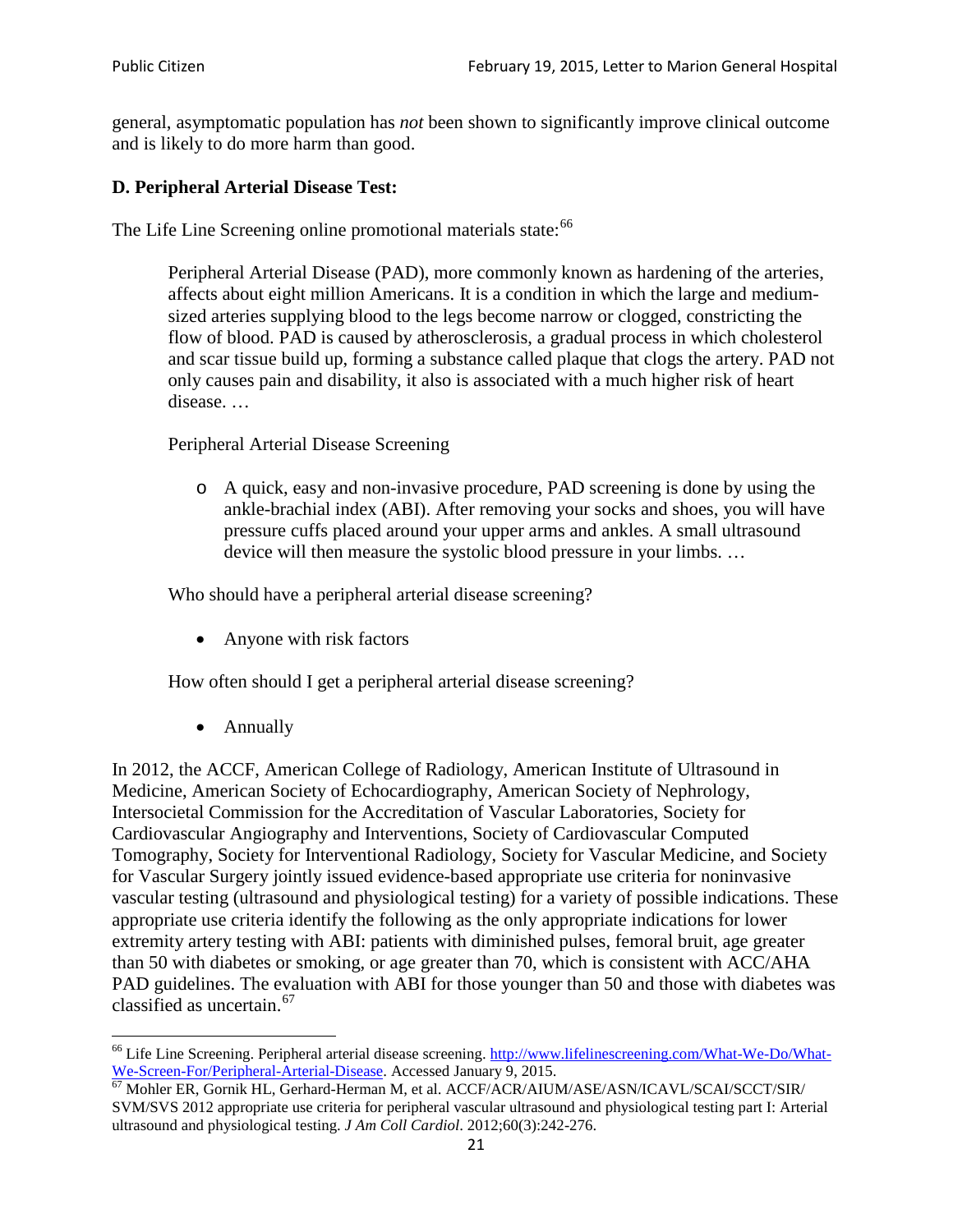In 2013, the USPSTF, based on a systematic review of the scientific literature,<sup>[68](#page-21-0)</sup> issued a grade I statement on ABI testing, concluding that the current evidence is *insufficient* to assess the balance of benefits and harms of screening for peripheral artery disease and cardiovascular disease risk assessment with ABI in adults.<sup>[69](#page-21-1)</sup> In making this statement, the USPSTF noted the following regarding its assessment of the possible benefits and harms of ABI screening:

### **Benefits of Detection and Early Treatment**

The USPSTF found no evidence that screening for and treatment of PAD in asymptomatic patients leads to clinically important benefits. It also reviewed the potential benefits of adding the ABI to the Framingham Risk Score (FRS) and found evidence that this results in some patient risk reclassification; however, how often the reclassification is appropriate or whether it results in improved clinical outcomes is not known.

Determining the overall benefit of ABI testing requires not only evidence on appropriate risk reclassification but also evidence that this reclassification leads to treatments shown to improve clinical outcomes. One randomized trial found that aspirin did not reduce [cardiovascular disease] events in patients with a low ABI. No studies assessed the effect of lipid-lowering therapy or other cardiovascular risk reduction interventions in patients with asymptomatic PAD and no known diagnosis of [cardiovascular disease] or diabetes. The USPSTF found inadequate evidence that early treatment of screen-detected PAD leads to improvement in clinical outcomes.

#### **Harms of Detection and Early Treatment**

The USPSTF found no studies addressing the magnitude of harms of screening for PAD with the ABI; however, the direct harms to the patient of screening itself, beyond the time needed for the test, are probably minimal. Other harms resulting from testing may include false-positive results, exposure to gadolinium or contrast dye if magnetic resonance angiography (MRA) or computed tomography angiography (CTA) is used to confirm diagnosis, anxiety, labeling, and opportunity costs.

The USPSTF found inadequate evidence on the harms of early treatment of screendetected PAD. One study showed that low-dose aspirin treatment in asymptomatic patients with a low ABI may increase bleeding. Additional harms associated with treatment include use of unnecessary medications (or higher doses) and their resulting adverse effects and discontinuation of medications known to be effective in patients with established coronary artery disease (CAD) if the patient is reclassified to a lower risk category on the basis of a normal ABI.

We are not aware of any major medical professional organization that endorses such screening for peripheral vascular disease with ABI in the general asymptomatic population.

Moreover, treatment benefits for asymptomatic individuals with screen-detected PAD are not well established, and there appear to be no studies that directly assess the impact of screening

<span id="page-21-0"></span><sup>&</sup>lt;sup>68</sup> Lin JS, Olson CM, Johnson ES, Whitlock EP. The ankle-brachial index for peripheral artery disease screening and cardiovascular disease prediction among asymptomatic adults: A systematic evidence review for the U.S. Preventive Services Task Force. *Ann Intern Med.* 2013;159(5):333-341.<br><sup>69</sup> Moyer VA, U.S. Preventive Services Task Force. Screening for peripheral artery disease and cardiovascular

<span id="page-21-1"></span>disease risk assessment with the ankle–brachial index in adults: U.S. Preventive Service Task Force recommendation statement. *Ann Intern Med.* 2013;159(5):342-348.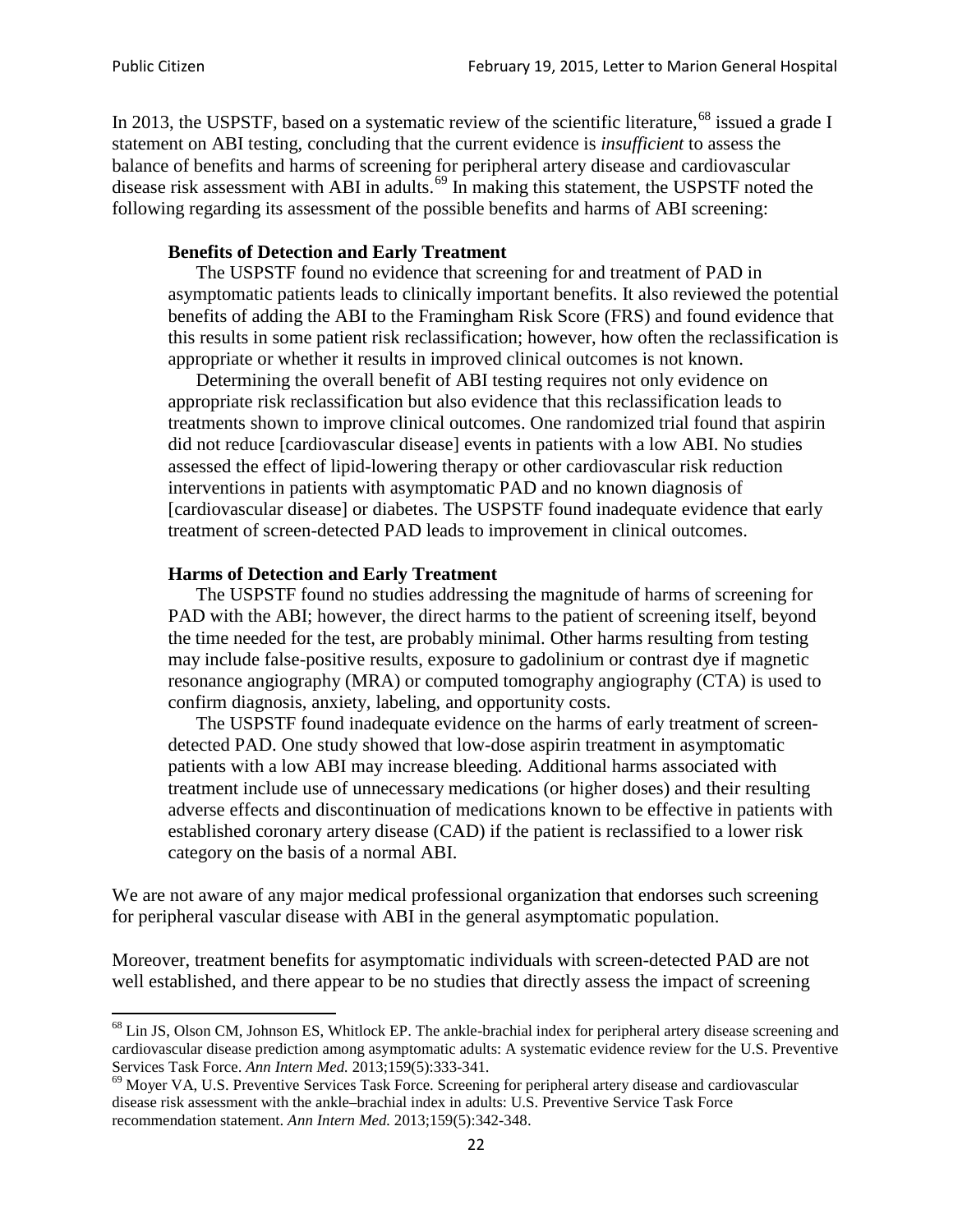unselected adults (or generally asymptomatic adults) with ABI on cardiovascular disease or PAD health outcomes.<sup>[70](#page-22-0)</sup>

## **E. Osteoporosis Screening/Bone Density Test**

The Life Line Screening online promotional materials state: $71$ 

Osteoporosis is a disease in which bone becomes extremely fragile. Bone is a complex living tissue that can be weakened by poor diet and lack of exercise.

As we age, bones begin to break down faster than new bone can be formed. Osteoporosis removes minerals from bones until they become so weak and brittle that they fracture very easily. Actions such as bending to pick up a newspaper, lifting a vacuum, or even coughing can cause a fracture. Some fractures, such as hip fractures, may require hospitalization or major surgery, and may result in disability or even death.

Screening for Osteoporosis

• An easy and painless procedure, an osteoporosis screening requires you to place your foot in an ultrasound device called a bone densitometer. This device then measures the bone mineral density [BMD] of your heel. The heel is measured because its bone is similar to that found in the hip, where fractures most often occur. …

Who should have an Osteoporosis screening?

• Anyone who has the risk factors associated with the disease ...

How often should I get an Osteoporosis screening?

• Annually

Several major medical professional organizations affirmatively recommend screening for osteoporosis in *certain high-risk individuals*, but we are not aware of any major medical professional organization that endorses such screening *annually* for any group of individuals.

In 2008, the American College of Physicians issued the following evidence-based recommendation for osteoporosis screening in men: $^{72}$  $^{72}$  $^{72}$ 

(1) Clinicians should periodically perform individualized assessment of risk factors for osteoporosis in older men (Grade: strong recommendation; moderate-quality evidence).

<span id="page-22-0"></span><sup>70</sup> [Lin JS,](http://www.ncbi.nlm.nih.gov/pubmed?term=Lin%20JS%5BAuthor%5D&cauthor=true&cauthor_uid=24156115) [Olson CM,](http://www.ncbi.nlm.nih.gov/pubmed?term=Olson%20CM%5BAuthor%5D&cauthor=true&cauthor_uid=24156115) [Johnson ES,](http://www.ncbi.nlm.nih.gov/pubmed?term=Johnson%20ES%5BAuthor%5D&cauthor=true&cauthor_uid=24156115) et al. *The Ankle Brachial Index for Peripheral Artery Disease Screening and Cardiovascular Disease Prediction in Asymptomatic Adults: A Systematic Evidence Review for the U.S. Preventive Services Task Force*. Rockville, MD: Agency for Healthcare Research and Quality; 2013.<br>http://www.ncbi.nlm.nih.gov/books/NBK164524. Accessed December 29, 2014.

<span id="page-22-1"></span> $\frac{1}{71}$  Life Line Screening. Osteoporosis screening/bone density test. [http://www.lifelinescreening.com/What-We-](http://www.lifelinescreening.com/What-We-Do/What-We-Screen-For/Osteoporosis)[Do/What-We-Screen-For/Osteoporosis.](http://www.lifelinescreening.com/What-We-Do/What-We-Screen-For/Osteoporosis) Accessed January 9, 2015. <sup>72</sup> Qaseem A, Snow V, Shekelle P, et al. Screening for osteoporosis in men: A clinical practice guideline from the

<span id="page-22-2"></span>American College of Physicians. *Ann Intern Med*. 2008;148(9):680-4.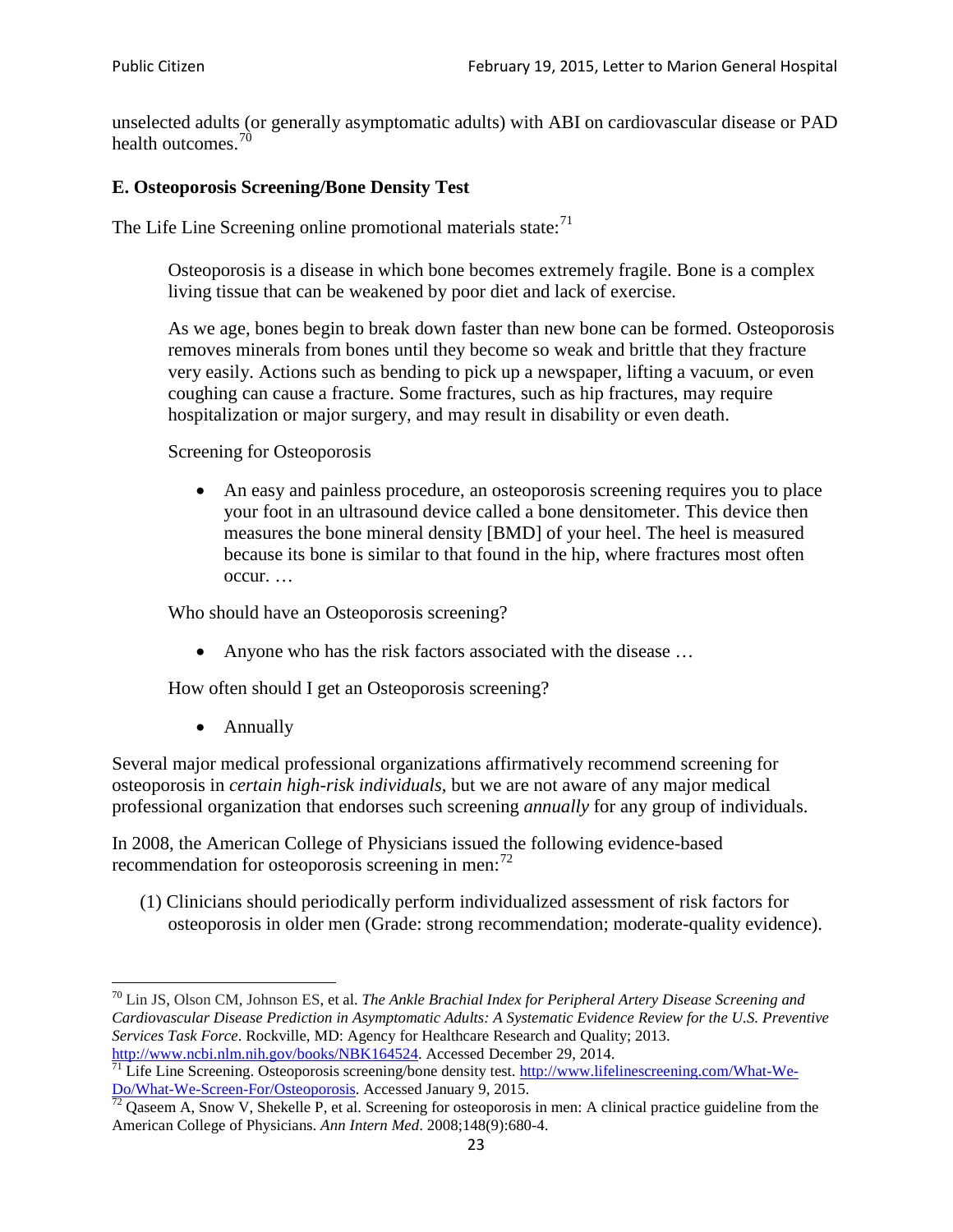A careful assessment of risk for osteoporosis in men is important. The appropriate age to start risk assessment is uncertain. However, by age 65 years, at least 6% of men have DXA [dual-energy X-ray absorptiometry]-determined osteoporosis, therefore, assessment of risk factors before this age is reasonable. Factors that increase the risk for osteoporosis in men include age (>70 years), low body weight (body mass index <20 to 25 kg/m2), weight loss (>10% [compared with the usual young or adult weight or weight loss in recent years]), physical inactivity (participates in no physical activities on a regular basis [walking, climbing stairs, carrying weights, housework, or gardening]), corticosteroid use, androgen deprivation therapy, and previous fragility fracture. Risk assessments should be updated periodically for men who choose not to be screened.

(2) Clinicians should obtain DXA for men who are at increased risk for osteoporosis and are candidates for drug therapy (Grade: strong recommendation; moderate-quality evidence).

Bone density measurement with DXA is the accepted reference standard for diagnosing osteoporosis in men. Men who are at increased risk for osteoporosis are candidates for DXA. Little evidence about alternatives to DXA exists. The 2 most studied methods are quantitative ultrasonography (usually of the calcaneus) and the OST [Osteoporosis Self-Assessment Tool]. Available evidence indicates that neither alternative is sufficiently sensitive or specific at predicting DXA-determined bone mass to be recommended as a substitute for DXA. Although 1 study has demonstrated a strong relationship between calcaneal ultrasonography and subsequent fracture, until treatment trials establish the effectiveness of therapy for osteoporosis diagnosed by ultrasonography rather than DXA, the role of ultrasonography in initiating therapy remains uncertain. No studies have evaluated the optimal intervals for repeated screening by using BMD measurement with DXA.

The evidence review showed that calcaneal ultrasonography predicts DXA-determined osteoporosis only modestly well. However, more important, it was a strong predictor of fracture in men. This may be because ultrasonography identifies other bone properties, such as bone quality, which may not be identified on DXA. Because treatment trials have not measured the effectiveness of therapy for osteoporosis diagnosed by ultrasonography rather than DXA, the role of ultrasonography in diagnosis remains uncertain.

In 2011, the USPSTF issued the following updated evidence-based recommendations for osteoporosis screening:<sup>[73](#page-23-0)</sup>

(1) A grade B recommendation for screening for osteoporosis in women aged 65 years or older and in younger women whose fracture risk is equal to or greater than that of a 65 year-old white woman who has no additional risk factors. In making this a grade B recommendation, the USPSTF offered the following rationale:

> No controlled studies have evaluated the effect of screening for osteoporosis on fracture rates or fracture-related morbidity or mortality.

<span id="page-23-0"></span><sup>&</sup>lt;sup>73</sup> U.S. Preventive Services Task Force. Screening for osteoporosis: U.S. Preventive Services Task Force recommendation statement. *Ann Intern Med*. 2011;154(5):356-364.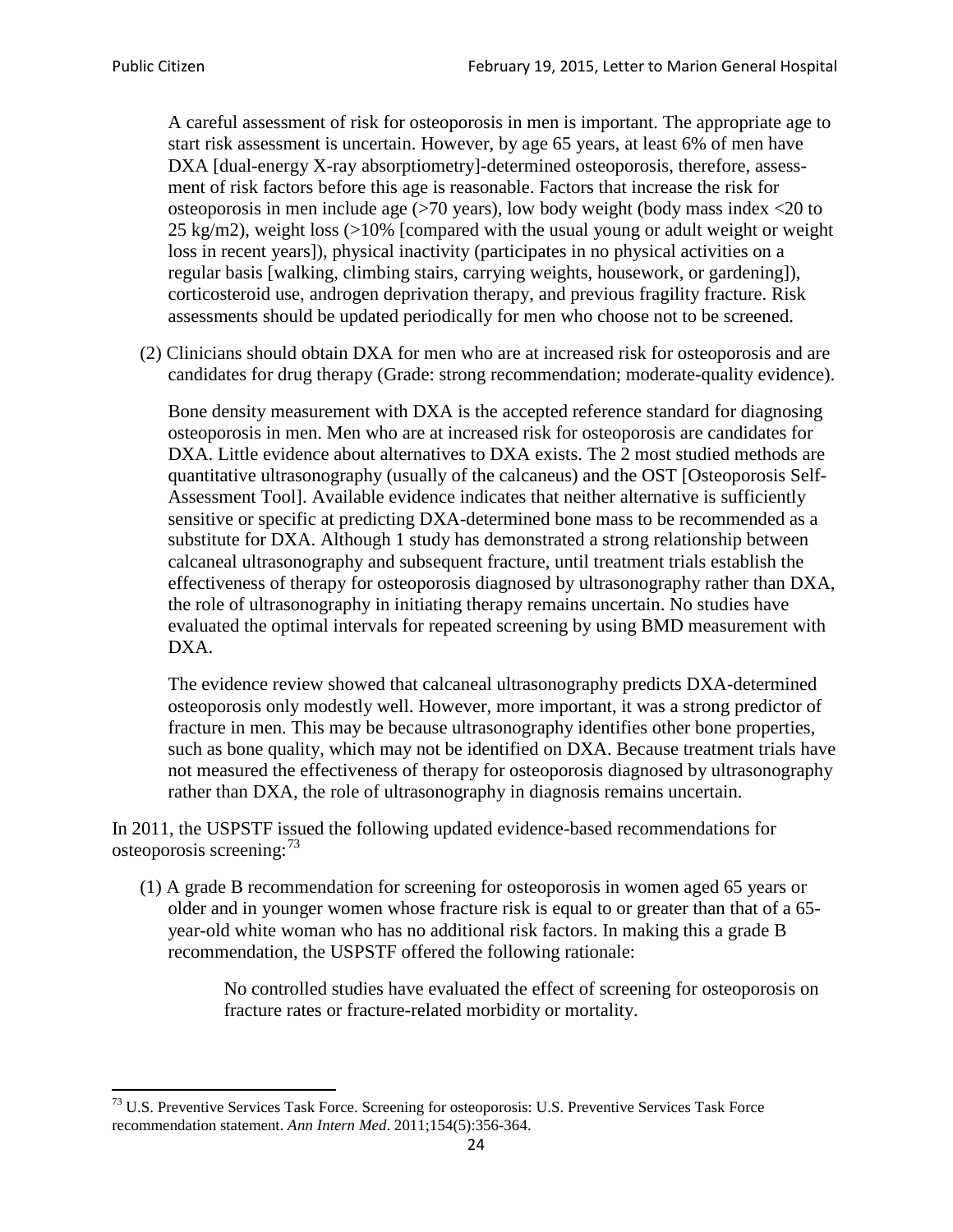In postmenopausal women who have no previous osteoporotic fractures, the USPSTF found convincing evidence that drug therapies reduce the risk for fractures. In women aged 65 years or older and in younger women whose fracture risk is equal to or greater than that of a 65-year-old white woman who has no additional risk factors, the USPSTF judged that the benefit of treating screeningdetected osteoporosis is at least moderate.

(2) An I statement concluding that the current evidence is insufficient to assess the balance of benefits and harms of screening for osteoporosis in men.

> Because of the lack of relevant studies, the USPSTF found inadequate evidence that drug therapies reduce the risk for fractures in men who have no previous osteoporotic fractures. The USPSTF identified the absence of randomized trials of primary fracture prevention in men who have osteoporosis as a critical gap in the evidence.

The USPSTF concludes that for men, evidence of the benefits of screening for osteoporosis is lacking and the balance of benefits and harms cannot be determined.

In discussing how often women should be screened for osteoporosis, the USPSTF noted the following: $74$ 

The potential value of rescreening women whose initial screening test did not detect osteoporosis is to improve fracture risk prediction. Evidence is lacking about optimal intervals for repeated screening and whether repeated screening is necessary in a woman with normal BMD. Because of limitations in the precision of testing, a minimum of 2 years may be needed to reliably measure a change in BMD; however, longer intervals may be necessary to improve fracture risk prediction. A prospective study of 4124 women aged 65 years or older found that neither repeated BMD measurement nor the change in BMD after 8 years was more predictive of subsequent fracture risk than the original measurement.

In 2012, the American College of Obstetricians and Gynecologists (ACOG) issued the following updated evidence-based recommendations on screening women for osteoporosis:<sup>[75](#page-24-1)</sup>

Bone density screening for women should begin at age 65 years. DXA absorptiometry screening can be used selectively for women younger than 65 years if they are postmenopausal and have other significant risk factors for osteoporosis or fracture.

Regarding how often women should be screened for osteoporosis, the ACOG recommended the following: $^{76}$  $^{76}$  $^{76}$ 

(1) In the absence of new risk factors, DXA screening should not be performed more frequently than every 2 years.

<span id="page-24-2"></span><span id="page-24-1"></span><span id="page-24-0"></span><sup>74</sup> *Ibid.* <sup>75</sup> American College of Obstetricians and Gynecologists. Osteoporosis. September 17, 2012. [http://www.guideline.gov/content.aspx?id=38413#Section420.](http://www.guideline.gov/content.aspx?id=38413#Section420) Accessed January 7, 2015.<br><sup>76</sup> *Ibid.*